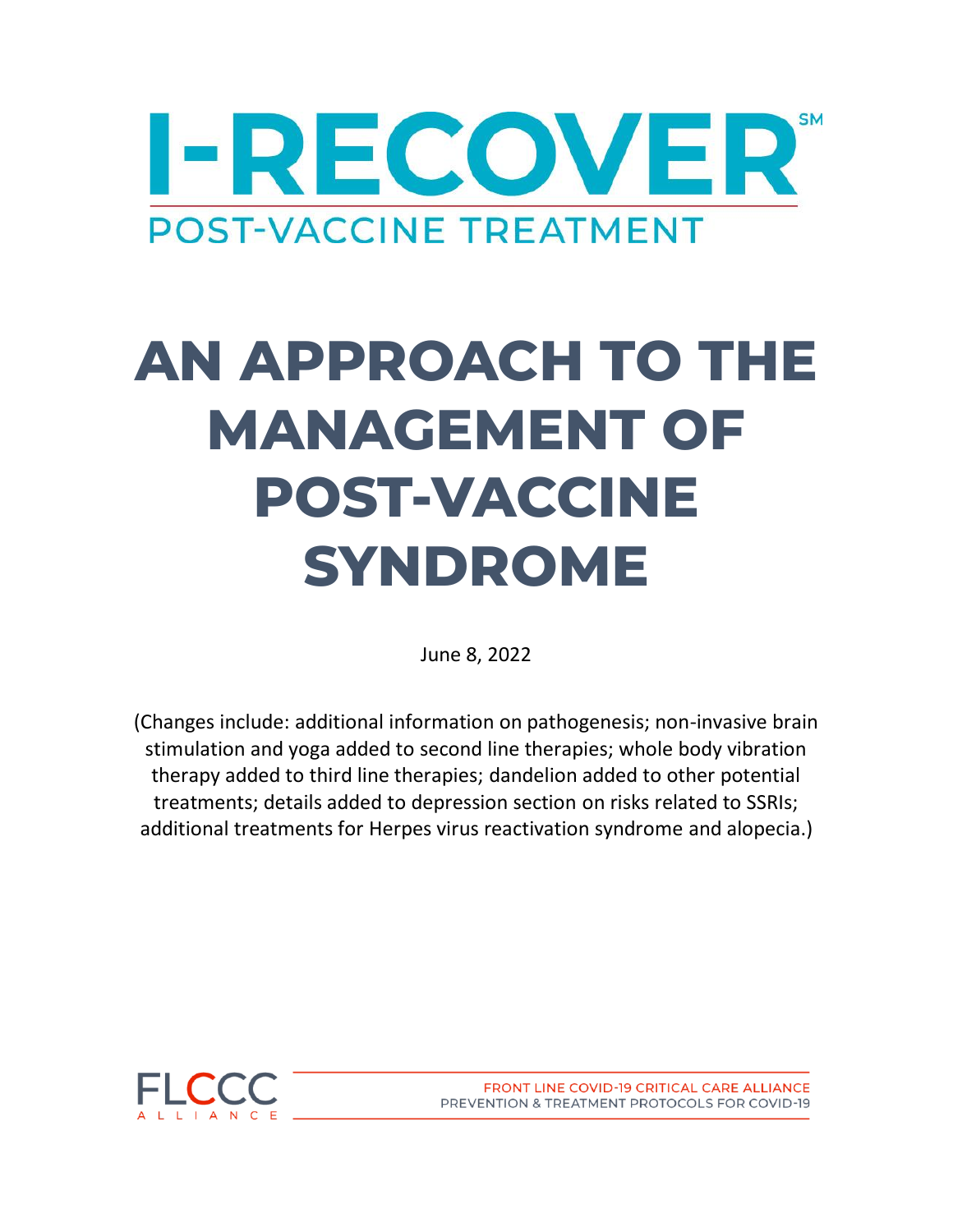### **Table of Contents**

| Generalized neurologic symptoms/"brain fog"/fatigue/visual symptoms 12                        |  |
|-----------------------------------------------------------------------------------------------|--|
|                                                                                               |  |
|                                                                                               |  |
|                                                                                               |  |
|                                                                                               |  |
|                                                                                               |  |
|                                                                                               |  |
| Patients with new onset allergic diathesis/features of Mast Cell Activation Syndrome (MCAS)14 |  |
|                                                                                               |  |
|                                                                                               |  |
|                                                                                               |  |
|                                                                                               |  |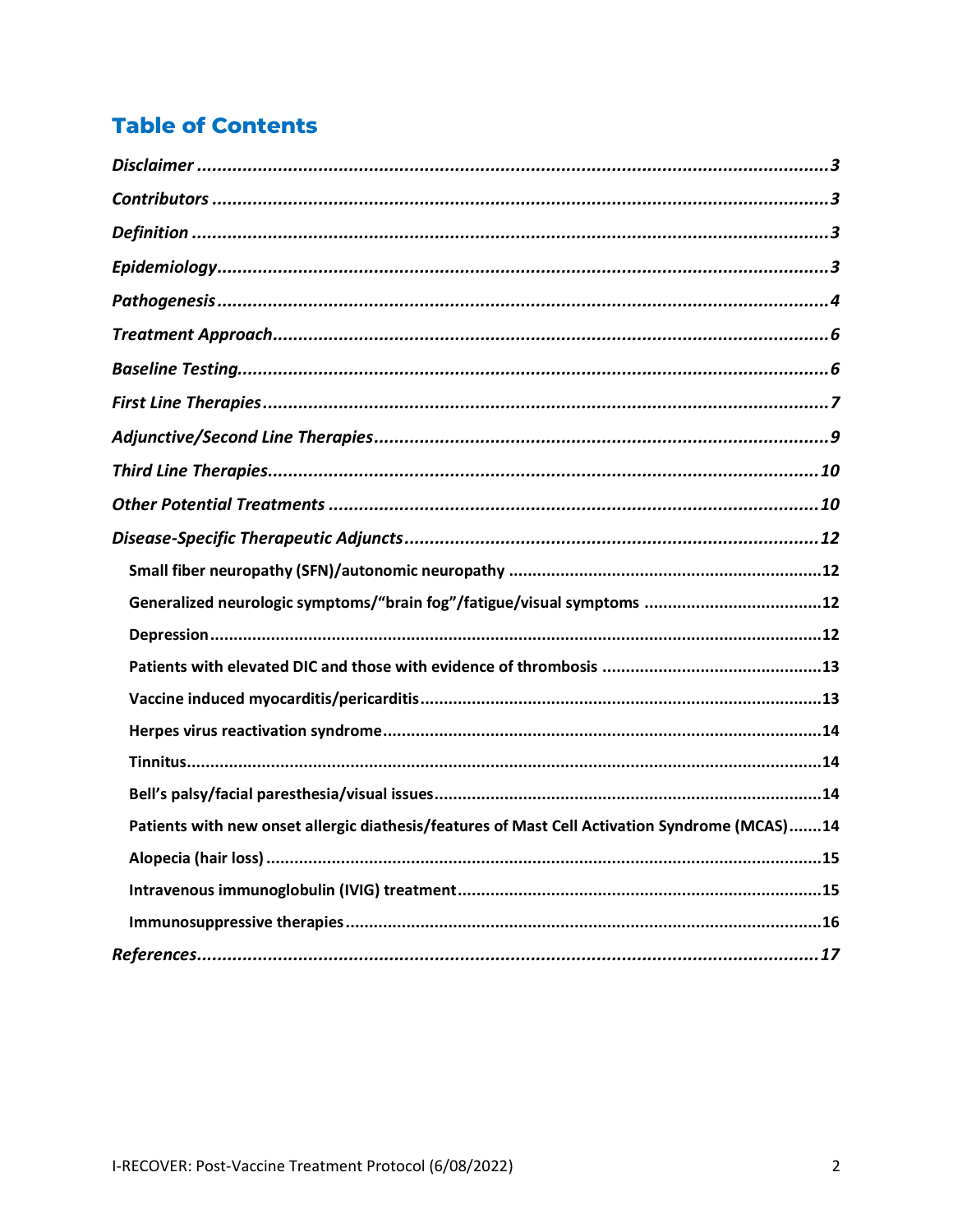### <span id="page-2-0"></span>**Disclaimer**

This document is primarily intended to assist healthcare professionals in providing appropriate medical care for vaccine-injured patients. Patients should always consult a trusted healthcare provider before embarking on any new treatment.

# <span id="page-2-1"></span>**Contributors**

This protocol was a collaborative effort drawing on the expertise of a dozen world-renowned physicians. Dr. Pierre Kory and Dr. Paul Marik are thankful for the contributions of: Dr. Keith Berkowitz; Dr. Flavio Cadegiani; Dr. Suzanne Gazda; Dr. Meryl Nass; Dr. Tina Peers; Dr. Robin Rose; Dr. Yusuf (JP) Saleeby; Dr. Eugene Shippen; Dr. Mobeen Syed; and Dr. Fred Wagshul.

We are also extremely grateful for the feedback of the many vaccine-injured people who shared their experiences with us.

# <span id="page-2-2"></span>**Definition**

Although no official definition exists for 'post-COVID-vaccine syndrome,' a temporal correlation between receiving a COVID-19 vaccine and beginning or worsening of a patient's clinical manifestations is sufficient to diagnose as a COVID-19 vaccine-induced injury, when the symptoms are unexplained by other concurrent causes.

Since Phase 3 and Phase 4 clinical trials are still ongoing, the full safety and toxicity profile for COVID-19 vaccines cannot be fully determined. From a bioethical perspective, cases of any new-onset or worsened signs, symptoms or abnormalities following any dose of COVID-19 vaccine must be considered as an injury caused by the vaccine, until proven otherwise.

Note that there are significant overlaps between the symptoms and features of long COVID/long-hauler syndrome and post-vaccine syndrome. However, a number of clinical features appear to be characteristic of post-vaccine syndrome; most notably, severe neurological symptoms appear to be more common following vaccination. To complicate matters further, patients with long COVID are often also vaccinated, making the issue of definition more difficult.

# <span id="page-2-3"></span>**Epidemiology**

The Centers for Disease Control (CDC), National Institutes for Health (NIH), Food and Drug Administration (FDA) and World Health Organization (WHO) do not recognize post-vaccine injuries and there is no specific ICD classification code for this disease. Thus, the accurate prevalence of post-vaccine syndrome is unknown. [1]

However, as of May 27, 2022, 825,453 adverse events have been reported in the United States alone following COVID-19 vaccination. This includes 163,283 doctor's office visits, 100,259 urgent care visits, 63,368 hospitalizations, 13,150 deaths, and 12,746 life-threatening events, according to OPEN VAERS, which tracks data recorded in the U.S. [Vaccine Adverse Event Reporting System](https://vaers.hhs.gov/) (VAERS). Note that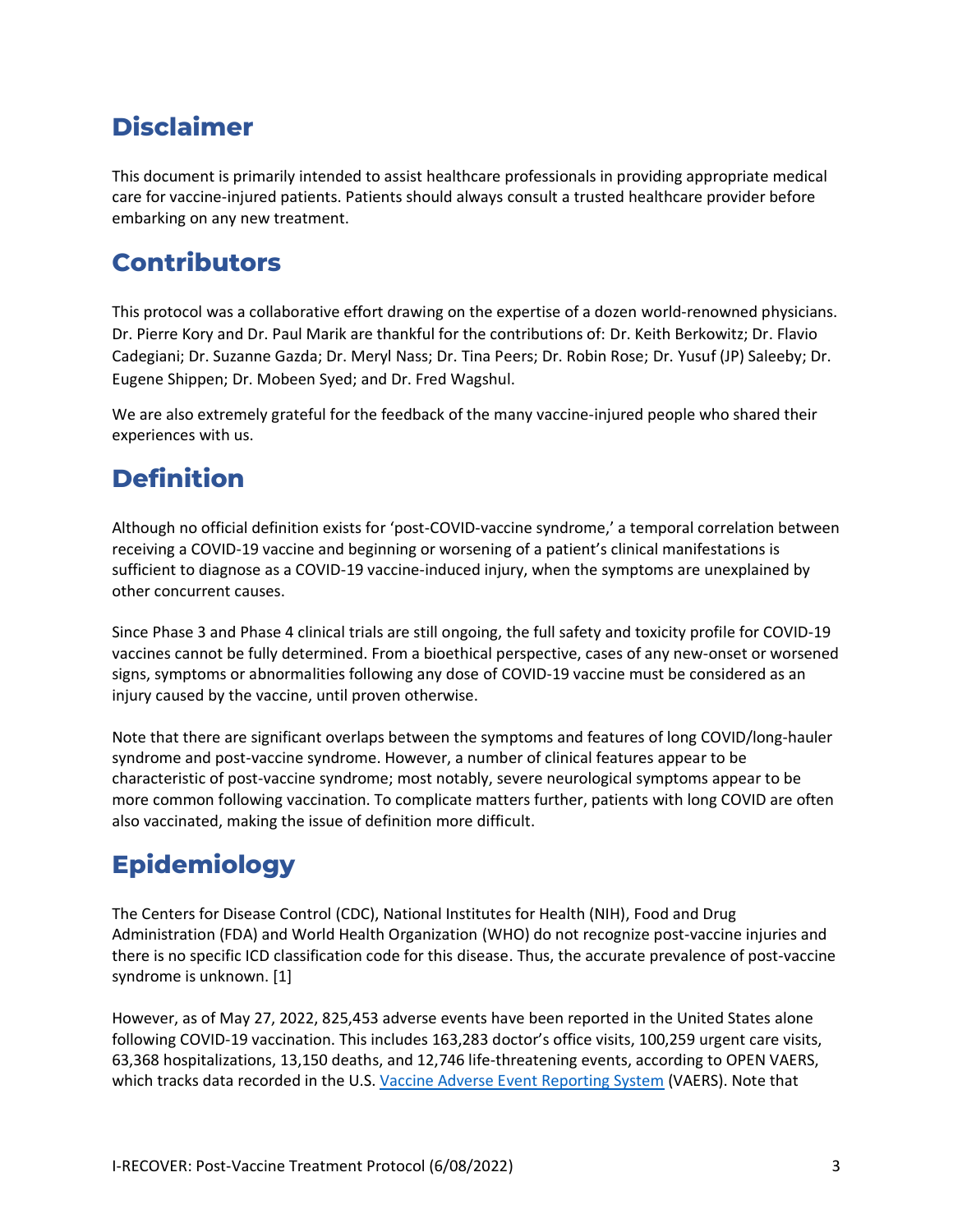VAERS data is limited by underreporting, by a factor of at least 30-fold. [2] The database reports 30,717 severe allergic reactions, 14,181 permanent disabilities and 5,888 heart attacks.

Furthermore, published trials data suggest that at least 1 to 1.5 percent of vaccinated patients develop serious adverse events following vaccination. [2,3] Since 572 million doses of a COVID-19 vaccine have been administered in the U.S.—and 11 billion worldwide—it is likely there are millions of vaccine-injured patients worldwide, and at least 2 million cases in the U.S.

As the medical community does not recognize this serious humanitarian disaster, these patients have unfortunately been shunned and denied access to the medical care they need and deserve. Furthermore, there is limited clinical, molecular, and pathological data on these patients to inform an approach to treating the condition. Consequently, our approach to the management of vaccine-injured patients is based on the presumed pathogenetic mechanism, as well as the clinical observations of physicians and patients themselves.

### <span id="page-3-0"></span>**Pathogenesis**

The spike protein, notably the S1 segment, is likely the major pathogenetic factor leading to postvaccine syndrome. [4,5] The S1 protein is profoundly toxic. Multiple intersecting and overlapping pathophysiologic processes likely contribute to the vast spectrum of vaccine injuries: [1,6]

- The acute, immediate reaction (within minutes to hours) is likely the result of an acute type I IgE mediated hypersensitivity reaction. The type I response may be due to preformed antibodies against mRNA, polyethylene glycol (PEG) [7,8] or other components of the nano-lipid particle. In addition, PEG activates multiple 'complement components,' the activation of which may be responsible for both anaphylaxis and cardiovascular collapse. [8-10] A prospective study on 64,900 medical employees, in which reactions to their first mRNA vaccination were carefully monitored, found that 2.1% of subjects reported acute allergic reactions. [11]
- The acute myocarditis/sudden cardiac death syndrome that occurs post vaccination (within hours to 48 hours), noted particularly in young athletes, may be caused by a "stress cardiomyopathy" due to excessive catecholamines produced by the adrenal medulla in response to spike protein-induced metabolic aberrations. [12]
- The subacute and chronic myocarditis is likely the result of a spike protein-induced inflammatory response mediated by pericytes and macrophages. [13,14]
- The subacute (days) and chronic (weeks to years) vaccine-related injuries likely result from the overlapping effects of an S1-induced inflammatory response, the production of autoantibodies, activation of the clotting cascade, and secondary viral reactivation.
- The inflammatory response is mediated by spike protein-induced mononuclear cell activation in almost every organ in the body but most notably involving the brain, heart and endocrine organs.
- The lipid nanoparticles (LNP) themselves are highly proinflammatory, as evidenced by excessive neutrophil infiltration, activation of diverse inflammatory pathways, and production of various inflammatory cytokines and chemokines. [15-17]
- Neuro-COVID, the neurological manifestations related to the spike protein, are related to the complex interplay of neuroinflammation, [18] production of amyloid and prion protein, [19-23] autoantibodies, microvascular thrombosis, and mitochondrial dysfunction. [24]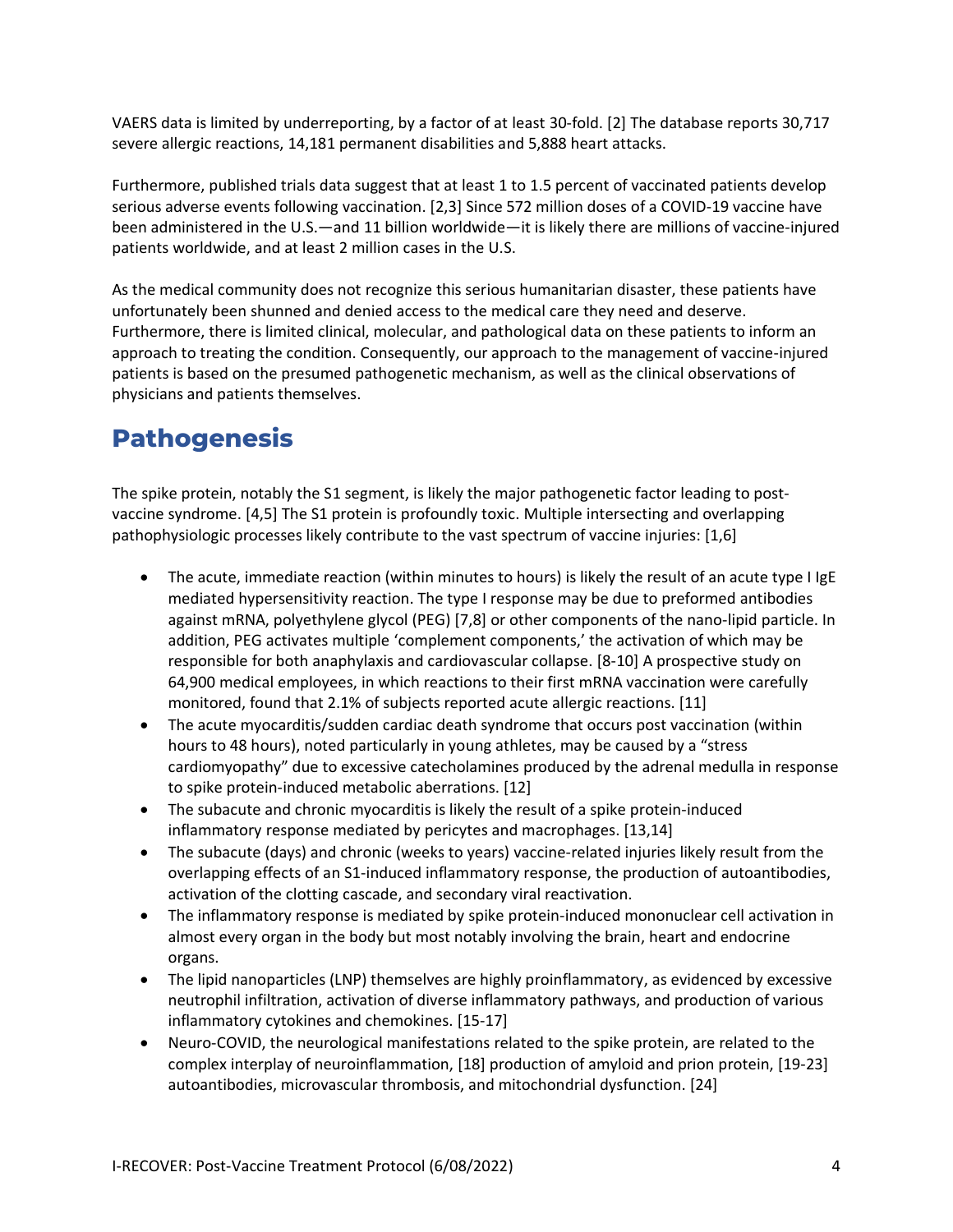The spike protein of SARS-CoV-2 has extensive sequence homology with multiple endogenous human proteins and could prime the immune system toward development of both auto-inflammatory and autoimmune disease.[10] As a consequence of molecular mimicry with the spike protein, a diverse spectrum of autoantibodies have been reported. [25-34] These autoantibodies are the likely cause of Guillain-Barré Syndrome (GBS), transverse myelitis, immune thrombocytopenia, and Small Fiber Neuropathy (SFN)/Autonomic neuropathy. [35-42]

Many of these antibodies are directed against G-protein coupled cell membrane receptors. [31,33] Antineuronal antibodies likely contribute to the myriad of neurological findings. SFN/autonomic neuropathy appears to be a characteristic disorder following vaccination and is strongly associated with a vast array of autoantibodies. Further, autoantibodies may result in a number of specific syndromes, including antiphospholipid syndrome, systemic lupus erythematosus (SLE), rheumatoid arthritis, etc.

The spike protein is highly thrombogenic, directly activating the clotting cascade; in addition, the clotting pathway is initiated via inflammatory mediators produced by mononuclear cells and platelets. [5] Activation of the clotting cascade leads to both large clots (causing strokes and pulmonary emboli) as well as microclots (causing microinfarcts in many organs, but most notably the brain).

Emerging data suggests that the vaccines can induce an allergic diathesis (eczema, skin rashes, asthma, skin and eye itching, food allergies etc.) This appears to be due to a unique immune dysregulation with antibody class switching (by B cells) and the production of IgE antibodies. There is an overlap with Mast Cell Activation Syndrome (MCAS) and the distinction between the two disorders is not clear. [43,44] However, by definition MCAS has no identifiable causes, is not caused by allergen specific IgE and has no detectable clonal expansion of mast cells. [43]

And finally, due to altered immune function, the activation of dormant viruses and bacterial pathogens may occur, resulting in reactivated Herpes Simplex, Herpes Zoster, Epstein Barr Virus (EBV) and cytomegalovirus (CMV) infection, as well as reactivation of Lyme disease and mycoplasma. [45-47]

The common factor underlying the pathogenic mechanism in the vaccine-injured patient is "immune dysregulation." The development of immune dysfunction and the severity of dysfunction likely result from a number of intersecting factors, including:

- **Genetics**: First degree relatives of patients who have suffered a vaccine injury appear to be at a very high risk of vaccine injury.
- **mRNA load and quantity of spike protein produced**: This may be linked to specific vaccine lots that contain a higher concentration of mRNA. [1]
- **Sex**: It appears that about 80 percent of vaccine-injured patients are female. Furthermore, treatment with estrogens has been reported to worsen or precipitate an event/relapse. Women are known to be at a much higher risk of autoimmune diseases (especially SLE) and this likely explains this finding. Estrogens interfere with glucocorticoid receptor signaling. [48] In addition, estrogens modulate B and T cell function.
- **Underlying nutritional status and comorbidities**: It is likely that certain preexisting conditions may have primed the immune system to be more reactive after vaccination. This includes those with preexisting autoimmune disorders and chronic inflammatory diseases such as Lyme disease. Those with methylenetetrahydrofolate reductase (MTHFR) gene mutations and Ehlers-Danlos type syndromes may be at an increased risk, as well as those with deficiencies of nutrients such as Vitamin B12, Vitamin D and magnesium.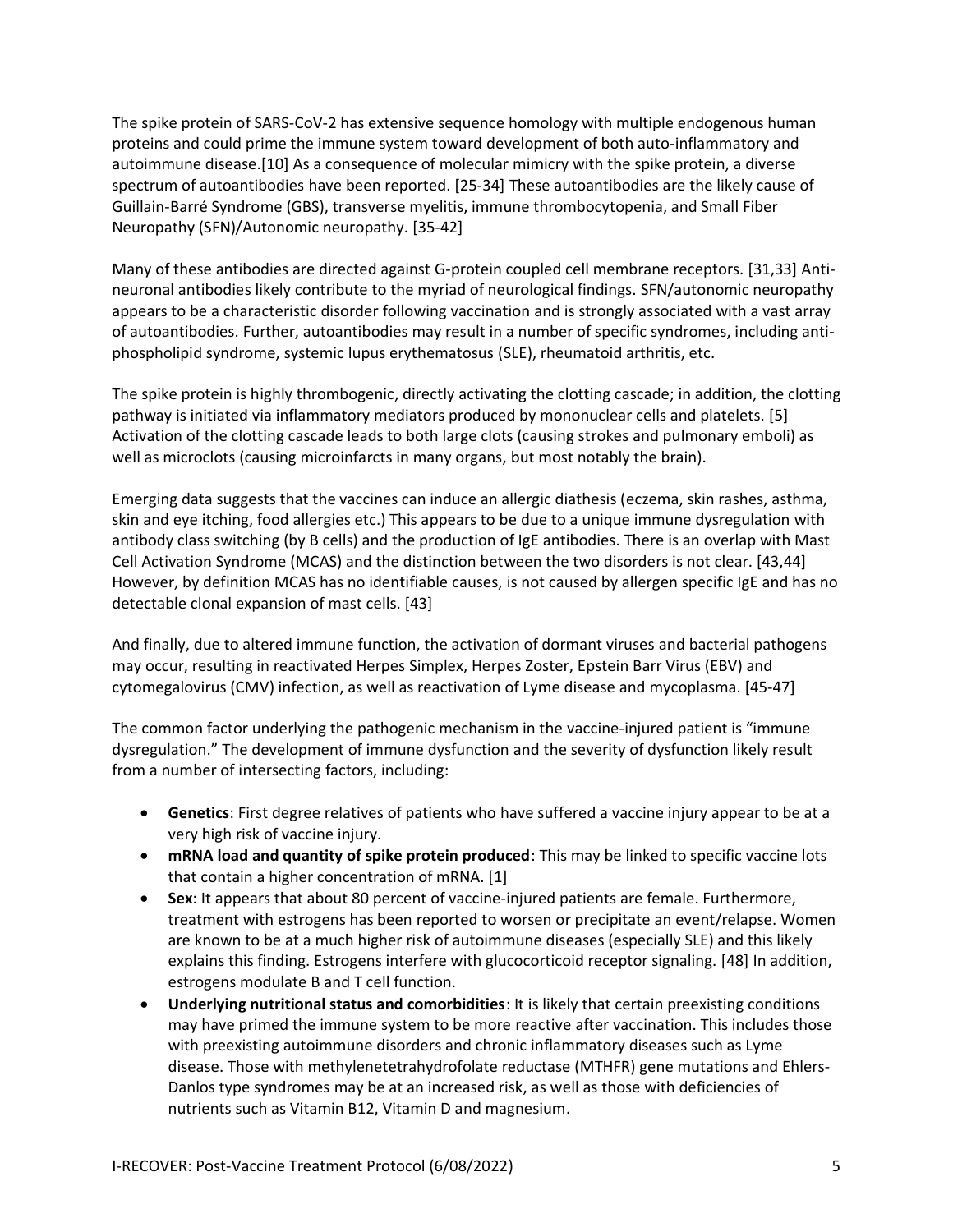### <span id="page-5-0"></span>**Treatment Approach**

A number of principles are essential for the optimal management of post-vaccine syndrome:

- It is important to emphasize that there are no published reports detailing the management of vaccine-injured patients. Our treatment approach is, therefore, based on the postulated pathogenetic mechanism, clinical observation, and patient anecdotes.
- The core problem in post-vaccine syndrome is chronic "immune dysregulation." The primary treatment goal is to help the body to restore and normalize the immune system—in other words to let the body heal itself. We recommend the use of immune-modulating agents and interventions to dampen and normalize the immune system rather than the use of immunosuppressant drugs, which may make the condition worse. However, the concomitant use of a controlled course of an immunosuppressant drug may be appropriate in patients with specific autoimmune conditions.
- Treatment must be individualized according to each patient's presenting symptoms and disease syndromes. It is likely that not all patients will respond equally to the same intervention; this suggests that the treatment must be individualized according to each patient's specific response. A peculiar finding is that a particular intervention (e.g., Hyperbaric oxygen therapy) may be life-saving for one patient and totally ineffective for another.
- Patients should serve as their own controls and the response to treatment should dictate the modification of the treatment plan.
- Early treatment is essential; it is likely that the response to treatment will be attenuated when treatment is delayed.
- Patients should be started on the primary treatment protocol; this should, however, be individualized according to the patient's particular clinical features. The response to the primary treatment protocol should dictate the addition or subtraction of additional therapeutic interventions. Second line therapies should be started in those who have responded poorly to the core therapies and in patients with severe incapacitating disease.
- Patients with post-vaccine syndrome must not receive further COVID-19 vaccines of any type. Likewise, patients with long COVID should avoid all COVID vaccinations.
- Patients with post-vaccine syndrome should do whatever they can to prevent themselves from getting COVID-19. This may include a preventative protocol (see FLCCC protocols). In the event they do contract the virus or suspect infection, early treatment is essential (see FLCCC protocols). It is likely that COVID-19 will exacerbate the symptoms of vaccine injury.
- Vaccine-injured patients are frequently desperate to try any medication or intervention they believe may help them. Unfortunately, unscrupulous providers will take advantage of these very vulnerable patients and sell them expensive and unproven remedies.
- Patients should avoid unscientific and poorly validated "Spike Protein Detox" programs.
- Hyperbaric oxygen therapy (HBOT) should be considered in cases of severe neurological injury and in patients showing a rapid downhill course (see below).

### <span id="page-5-1"></span>**Baseline Testing**

Post-vaccine patients are often subjected to an extensive battery of diagnostic tests. These tests are rarely helpful, usually confusing the situation and leading to inappropriate therapeutic interventions. Patients frequently undergo diagnostic tests that are "experimental," unvalidated and clinically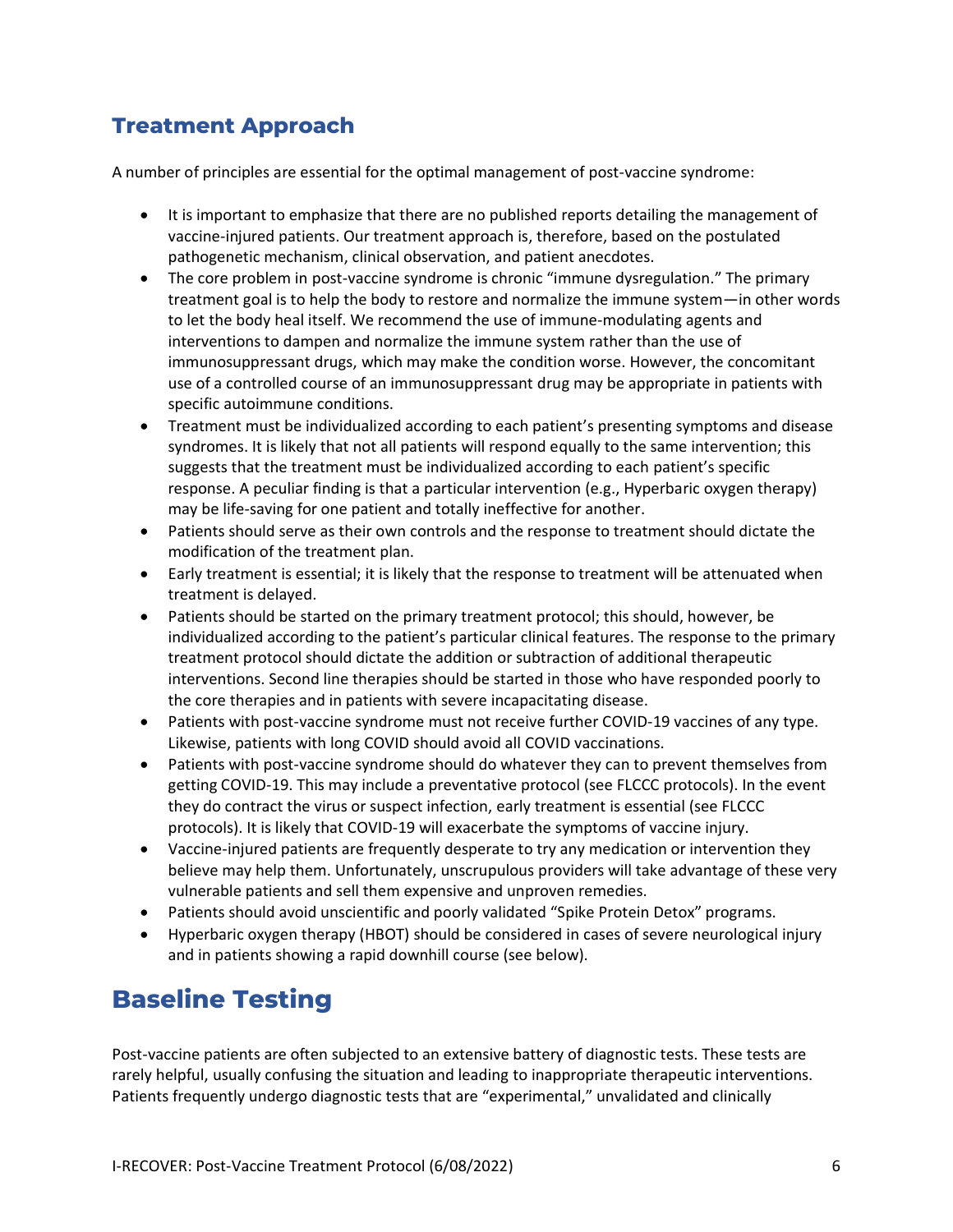meaningless; patients should avoid getting such tests. **Remember the dictum: Only do a test if the result will change your treatment plan.** 

We recommend a number of simple, basic screening tests that should be repeated, as clinically indicated, every 4 to 6 months.

- CBC with differential and platelet count
- Standard blood chemistries, including liver function tests
- D-Dimer—as a marker of clotting activation)
- CRP—as a marker of ongoing inflammation (A comprehensive extensive cytokine/chemokine panel is unnecessary and very costly, and the results will not change the treatment approach.)
- Early morning cortisol—some patients develop autoimmune adrenal failure)
- TSH—to exclude thyroid disease
- HbA1C—Vaccine-injured patients are at an increased risk of developing diabetes
- Troponin and pro-BNP to exclude cardiac disease.
- CMV, EBV, Herpes simplex, HHV6 and mycoplasma serology/PCR—to exclude viral/bacterial reactivation (In patients who respond poorly to therapy, it may be helpful to check for Lyme (Bb), Bartonella and Babesia tick-borne diseases—e.g.,<https://igenex.com/> and [https://www.mdlab.com/\)](https://www.mdlab.com/)
- Vitamin D level (25OH Vitamin D)
- In patients with allergic features and those who experienced an acute reaction to the vaccine, the following tests may be helpful: eosinophil count; IgE levels, RAST testing and/or skin testing. Serum tryptase, serum histamine and/or 24-h urine N-methylhistamine should be considered in MCAS. [43]
- Limited screening autoantibodies. Lupus anticoagulant (if positive B2 microglobulin etc.) and ANA. Vaccine-injured patients, particularly those with autonomic dysfunction/SFN frequently have an extensive array of autoantibodies directed against G-protein coupled cell surface receptors, [31,33] ACE-2, [49] neurons, myelin, and other self-epitopes. The presence or absence of these antibodies has little impact on the management of these patients.

### <span id="page-6-0"></span>**First Line Therapies**

#### **(not symptom specific; listed in order of importance)**

• **Intermittent daily fasting** or periodic daily fasts; Fasting has a profound effect on promoting immune system homeostasis, partly by stimulating autophagy and clearing misfolded and foreign proteins, promoting mitophagy and improving mitochondrial health, as well as increasing stem cell production. [50-56] Intermittent fasting likely has an important role in promoting the breakdown and elimination of the spike protein. Fasting is contraindicated in patients

*"A little starvation can really do more for the average sick man than can the best medicines and the best doctors." —Mark Twain* 

*(1835-1910)* 

younger than 18 (impairs growth) and during pregnancy and breastfeeding. Patients with diabetes, as well as those with serious underlying medical conditions, should consult their primary care physician prior to undertaking fasting, as changes in their medications may be required and these patients require close monitoring. For timed fasting, begin slowly: start with an 11-hour eating window 5 days a week and reduce monthly to an 8-hour eating window 7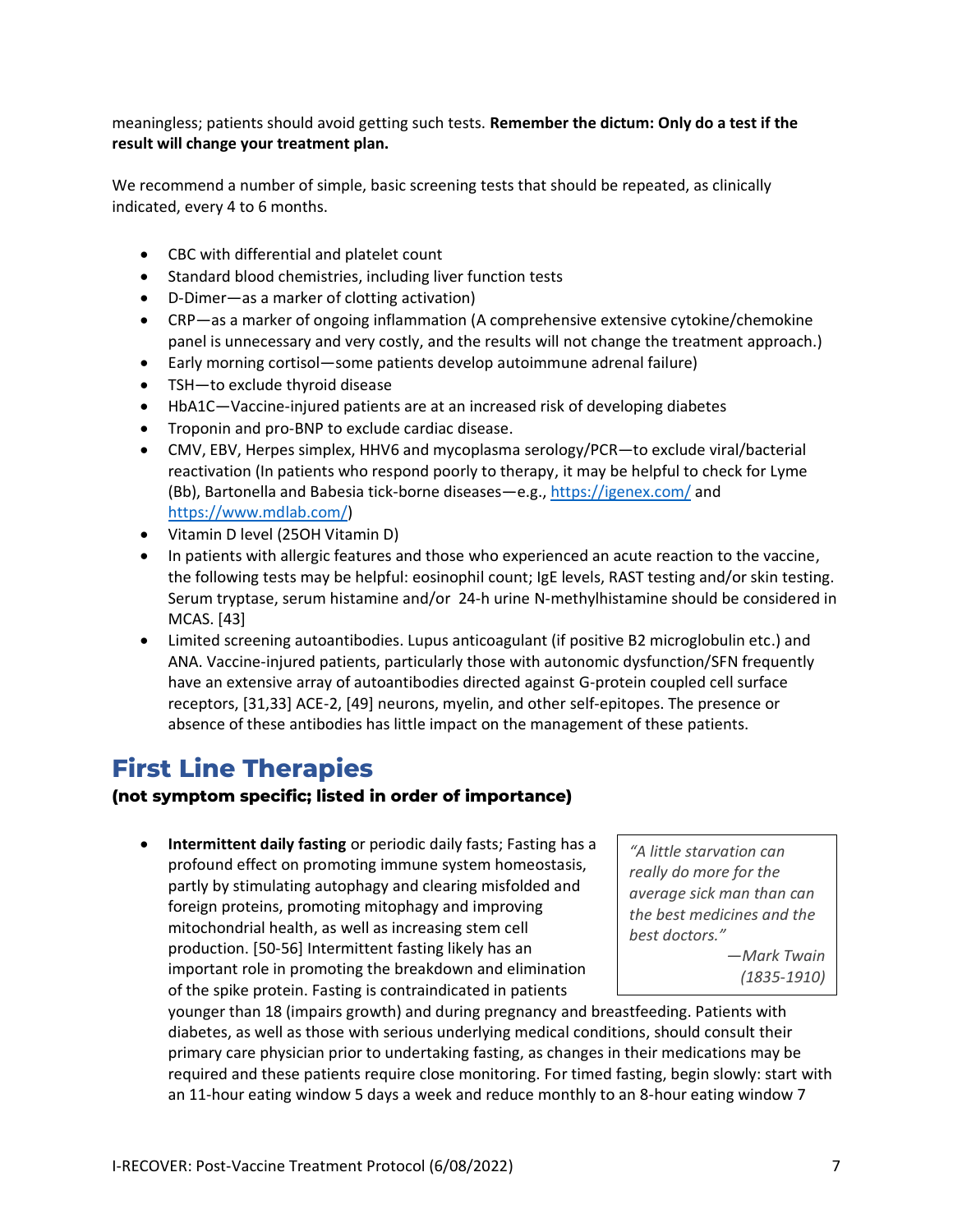days a week. For caloric fasting, eat normally for 5 days and fast for 2 days, restricting caloric intake to 500-1000 kcal per day.

- **Ivermectin; 0.2-0.3 mg/kg, daily for up to 4-6 weeks**. Ivermectin has potent anti-inflammatory properties. [57-59] It also binds to the spike protein, aiding in the elimination by the host. [60- 62] It is likely that ivermectin and intermittent fasting act synergistically to rid the body of the spike protein. Ivermectin is best taken with or just following a meal for greater absorption. A trial of ivermectin should be considered as first line therapy. It appears that vaccine-injured patients can be grouped into two categories: i) ivermectin responders and ii) ivermectin nonresponders. This distinction is important, as the latter are more difficult to treat and require more aggressive therapy. Due to the possible drug interaction between quercetin and ivermectin, these drugs should not be taken simultaneously (i.e., should be staggered morning and night).
- **Low dose naltrexone (LDN);** LDN has been demonstrated to have anti-inflammatory, analgesic and neuromodulating properties. [63,64] Begin with 1 mg/day and increase to 4.5 mg/day, as required. May take 2 to 3 months to see full effect.
- **Melatonin;** 2-6 mg *slow release/extended release* prior to bedtime. Melatonin has antiinflammatory and antioxidant properties and is a powerful regulator of mitochondrial function. [65-69] The dose should be started at 750 mcg ( $\mu$ g) to 1 mg at night and increased as tolerated. Patients who are slow metabolizers may have very unpleasant and vivid dreams with higher doses.
- **Aspirin;** 81 mg/day.
- **Vitamin C;** 1000 mg orally three to four times a day. Vitamin C has important anti-inflammatory, antioxidant, and immune-enhancing properties, including increased synthesis of type I interferons. [70-74] Avoid in patients with a history of kidney stones. Oral Vitamin C helps promote growth of protective bacterial populations in the microbiome.
- **Vitamin D** and **Vitamin K2**; The dose of Vitamin D should be adjusted according to the baseline Vitamin D level. However, a dose of 4000-5000 units/day of Vitamin D, together with Vitamin K2 100 mcg/day is a reasonable starting dose.
- **Quercetin;** 250-500 mg/day (or mixed flavonoids). Flavonoids have broad spectrum antiinflammatory properties, inhibit mast cells, [75-79] and have been demonstrated to reduce neuroinflammation. [80] Due to the possible drug interaction between quercetin and ivermectin these drugs should not be taken simultaneously (i.e., should be staggered morning and night). The use of quercetin has rarely been associated with hypothyroidism. [81] The clinical impact of this association may be limited to those individuals with pre-existent thyroid disease or those with subclinical thyroidism. Quercetin should be used with caution in patients with hypothyroidism and TSH levels should be monitored.
- **Nigella Sativa;** 200-500 mg twice daily. [82-85] It should be noted that thymoquinone (the active ingredient of Nigella Sativa) decreases the absorption of cyclosporine and phenytoin. Patients taking these drugs should, therefore, avoid taking Nigella Sativa. [86] Furthermore, two cases of serotonin syndrome have been reported in patients taking Nigella Sativa who underwent general anesthesia (probable interaction with opiates). [87]
- **Probiotics/prebiotics**; Patients with post-vaccine syndrome classically have a severe dysbiosis with loss of Bifidobacterium. [88-90] Kefir is a highly recommended nutritional supplement high in probiotics. [91] Suggested probiotics include Megasporebiotic (Microbiome labs), TrueBifidoPro (US Enzymes) and yourgutplus+. [92]
- **Magnesium**; 500 mg/day.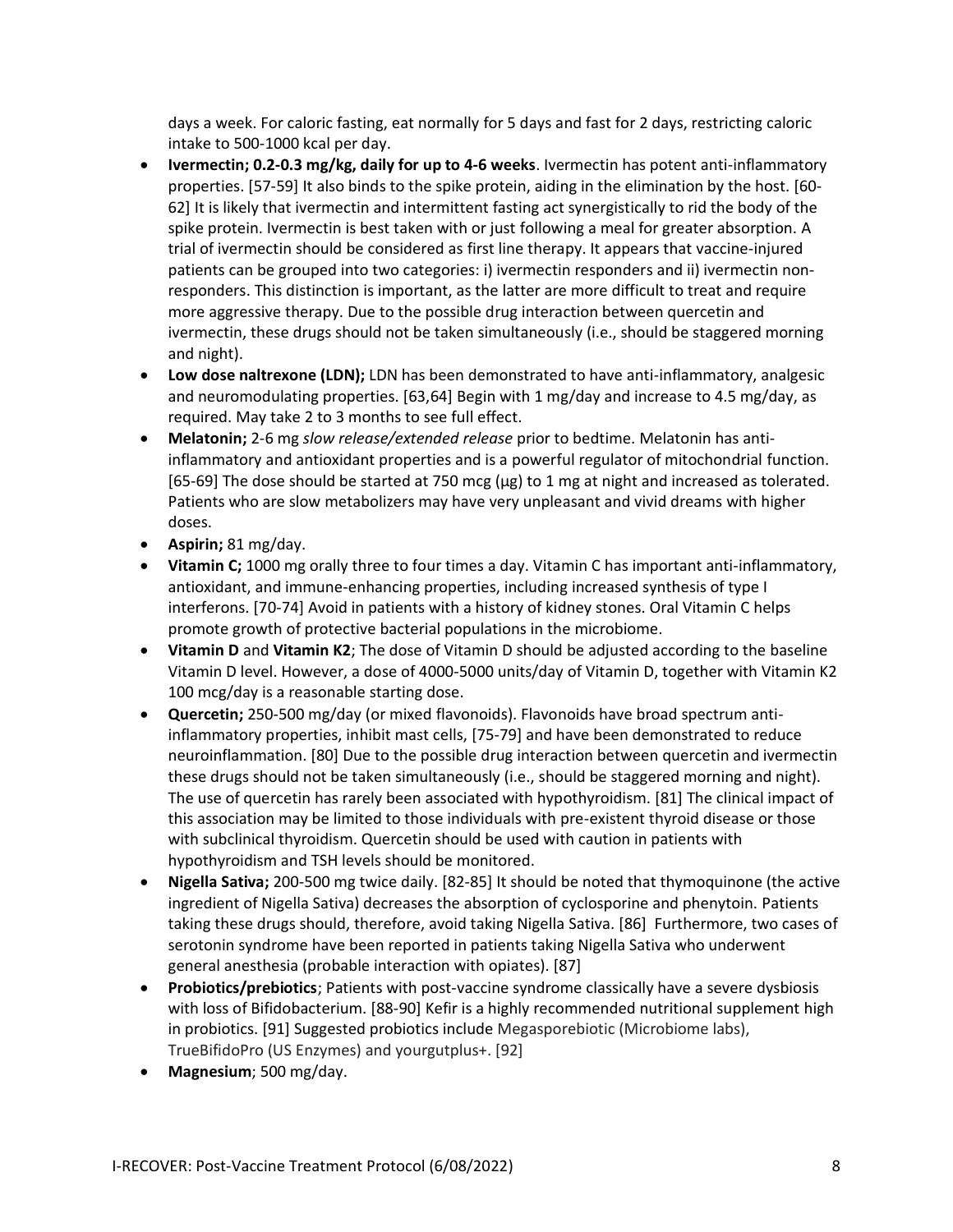• **Omega-3 fatty acids**: Vascepa, Lovaza or DHA/EPA; 4 g/day. Omega-3 fatty acids play an important role in the resolution of inflammation by inducing resolvin production. [93,94]

# <span id="page-8-0"></span>**Adjunctive/Second Line Therapies**

#### **(listed in order of importance)**

- **Hydroxychloroquine (HCQ);** 200 mg twice daily for 1-2 weeks, then reduce as tolerated to 200 mg/day. HCQ is the preferred second line agent. HCQ is a potent immunomodulating agent and is considered the drug of choice for systemic lupus erythematosus (SLE), where it has been demonstrated to reduce mortality from this disease. Thus, in patients with positive autoantibodies or where autoimmunity is suspected to be a prominent underlying mechanism, HCQ should be considered earlier. Further, it should be noted that SLE and post-vaccine syndrome have many features in common. HCQ is safe in pregnancy; indeed, this drug has been used to treat preeclampsia. [95-99] With long term usage, the dose should be reduced (100 or 150mg/day) in patients weighing less than 61 kg (135 lbs).
- **Intravenous Vitamin C**; 25 g weekly, together with oral Vitamin C 1000 mg (1 gram) 2-3 times per day. High dose IV vitamin C is "caustic" to the veins and should be given slowly over 2-4 hours. Furthermore, to assess patient tolerability the initial dose should be between 7.5-15 g. Total daily doses of 8-12 g have been well-tolerated, however chronic high doses have been associated with the development of kidney stones, so the duration of therapy should be limited. [100-105] Wean IV Vitamin C as tolerated.
- **Non-invasive brain stimulation (NIBS),** using transcranial direct current stimulation or transcranial magnetic stimulation, has been demonstrated to improve cognitive function in patients with long COVID as well as other neurological diseases. [106-113] NIBS is painless, extremely safe, and easy to administer. NIBS is a recognized therapy offered by many Physical Medicine and Rehabilitation Centers (e.g. see [https://www.hopkinsmedicine.org/physical\\_medicine\\_rehabilitation/services/programs/brain](https://www.hopkinsmedicine.org/physical_medicine_rehabilitation/services/programs/brain-stimulation/treatment.html)[stimulation/treatment.html\)](https://www.hopkinsmedicine.org/physical_medicine_rehabilitation/services/programs/brain-stimulation/treatment.html)**.** Patients may also purchase an FDA-approved device for home use

(e.g. [https://www.fisherwallace.com/\)](https://www.fisherwallace.com/)

- **Fluvoxamine**; Start on a low dose of 12.5 mg/day and increase slowly as tolerated.
- **"Mitochondrial energy optimizer"** with pyrroloquinoline quinone (e.g., Life Extension Energy Optimizer or ATP 360®) [114-117]
- **N-acetyl cysteine (NAC)**; 600-1500 mg/day [118-120]
- **Low dose corticosteroid**; 10-15 mg/day prednisone for 3 weeks. Taper to 10 mg/day and then 5 mg/day, as tolerated.
- **Behavioral modification, mindfulness therapy** [121] **and psychological support** may help improve patients' overall well-being and mental health. [122] Suicide is a real problem in the vaccine-injured patient. Support groups and consultation with mental health professionals are important.
- **Tai Chi and Yoga.** Tai Chi, a health-promoting form of traditional Chinese martial art, has shown to be beneficial for preventing and treating diseases including long COVID. [123,124] Yoga has immunomodulating properties that may be beneficial in vaccine-injured patients. [125] It should be noted that long COVID is characterized by severe post-exertional fatigue and/or worsening of symptoms, therefore patients should be counseled to moderate exertion, increasing slowly only as tolerated. [126]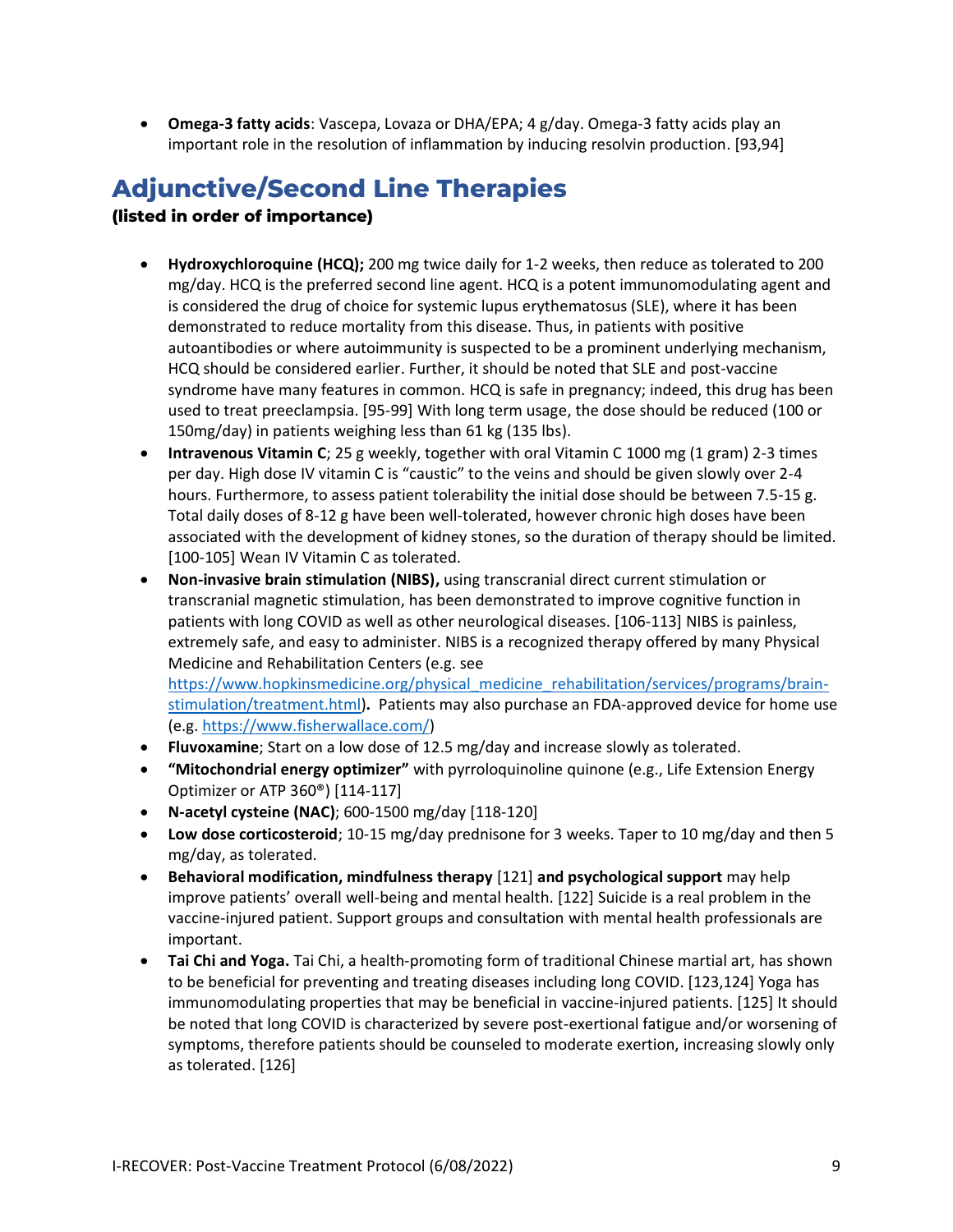# <span id="page-9-0"></span>**Third Line Therapies**

- **Hyperbaric oxygen therapy** (HBOT) [127-135]; HBOT has potent anti-inflammatory properties, decreasing pro-inflammatory cytokines while increasing IL-10. Furthermore, HBOT polarizes macrophages toward the M2 phenotype and improves mitochondrial function. Surprisingly, it is the increased pressure, rather than the increase in the concentration of dissolved oxygen, that appears to mediate these effects. While the optimal dose and dosing schedule is unclear, a pressure of between 1.5 and 2.0 ATM appears to be necessary to mediate the anti-inflammatory effects; however, others have reported improvements with a little as 1.3 ATM. Pressures above 1.3 ATM can only be achieved using hard shell chambers. While there is very limited published data on the treatment of long COVID and post-vaccine syndrome, remarkable lifesaving benefits have been reported anecdotally. This therapy is limited by logistical issues and cost.
- **Whole body vibration therapy (WBVT**); Low-magnitude, high-frequency mechanical stimulation has been demonstrated to increase bone density as well as indices of general well-being in patients with a variety of medical disorders. [136-139] It is postulated that this intervention recruits bone marrow stem cells in addition to having metabolic and immunologic effects. In humans, low-magnitude acceleration is applied through the feet, by standing on a platform oscillating at relatively high frequency. This is a very safe, painless and easy therapy to administer. Similar to noninvasive brain stimulation (NIBS) this therapy is offered by Physical Medicine and Rehabilitation Centers. The device may also be purchased for home use ( e.g. [https://www.juvent.com/health/\)](https://www.juvent.com/health/)

### <span id="page-9-1"></span>**Other Potential Treatments**

#### **(require further evaluation)**

- **Plasmapheresis**. Plasmapheresis improves systemic cytokine levels, coagulopathy, and immune responsiveness in patients with severe COVID with a potential mortality benefit. [140-147] Kiprov, et. al. have published a case report of a dramatic clinical improvement in a patient with long COVID. [148] In this report, the patient's markers of inflammatory macrophages diminished and markers of lymphocytes, including natural killer cells and cytotoxic CD8 T-cells, increased; in addition, circulating inflammatory proteins diminished. Furthermore, it is likely that plasmapheresis removes autoantibodies and improves the coagulopathy of these patients. We are aware of anecdotal reports of marked improvement in neurological symptoms, especially SFN and brain fog in vaccine-injured patients treated with this therapeutic modality. However, this is a limited and expensive resource that, in itself, is not without complications. Furthermore, the durability of the clinical response needs to be determined. While plasmapheresis/plasmaexchange is a therapeutic option for the severely neurologically impaired patient following vaccination, additional data is required before this modality can be widely recommended.
- **Pentoxifylline** (PTX); PTX ER, 400 mg three times daily, should be considered in those patients with severe microcirculatory disturbances. PTX is a non-selective phosphodiesterase drug that has anti-inflammatory and antioxidant effects. [149] In addition, PTX improves red blood cell deformability and reduces blood viscosity, so can mitigate the hyper-viscosity and RBCs hyperaggregation, which is linked with the development of coagulopathy in the vaccine-injured.
- **Maraviroc;** 300 mg orally twice daily. If 6 to 8 weeks have elapsed and significant symptoms persist despite above therapies, this drug can be considered. Note Maraviroc can be expensive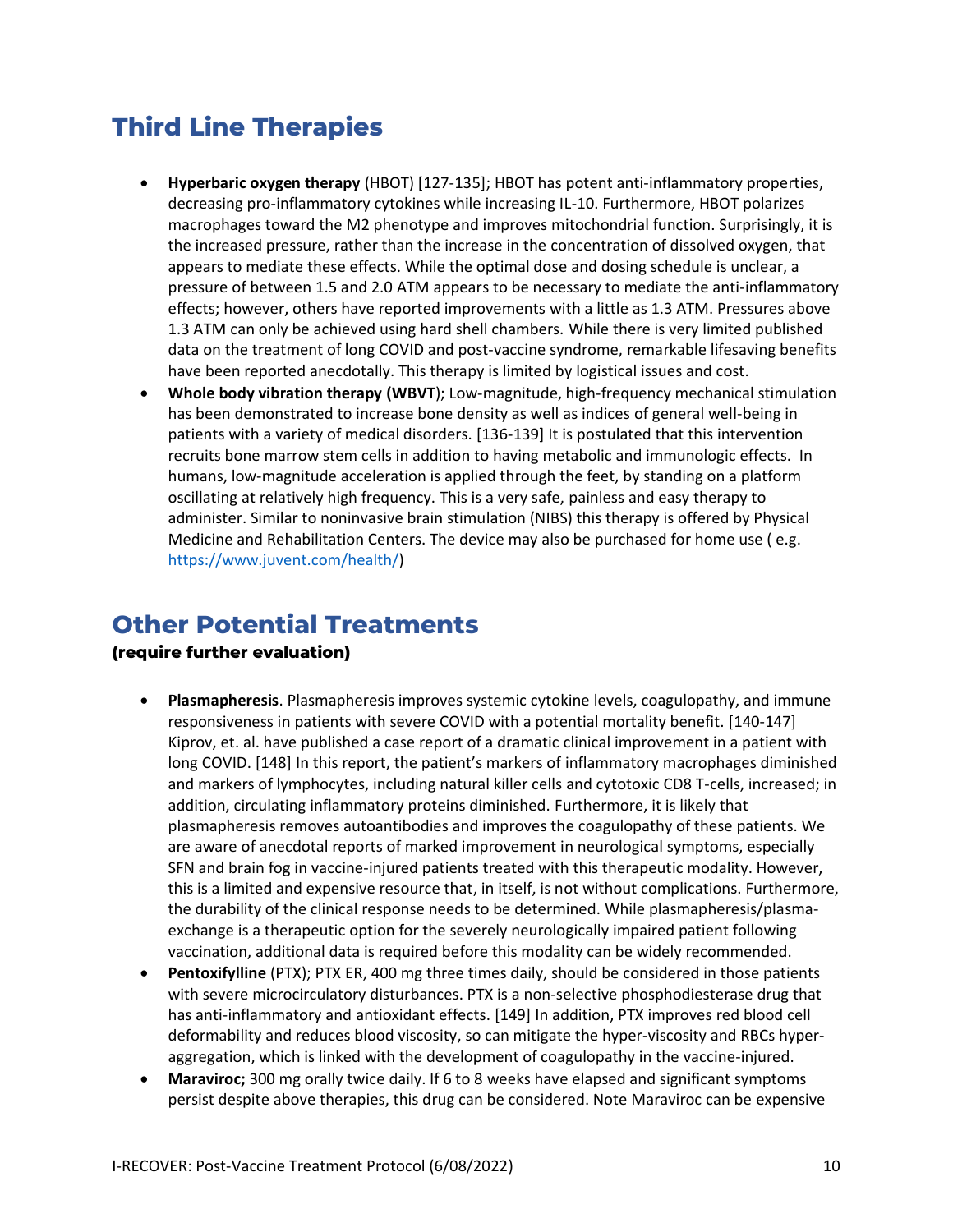and has risk for significant side effects and drug interactions. Maraviroc is a C-C chemokine receptor type 5 (CCR5) antagonist. While many long COVID and post-vaccine patients have been treated with Maraviroc, the role of this drug requires further evaluation. [150]

- **Valproic acid** [151,152]; Depakote, 250mg 2-3 times daily. Valproic acid has anti-inflammatory effects and polarizes macrophages towards a M2 phenotype. [153] HDAC inhibitors are being studied for neural regeneration. In addition, valproic acid has important anticoagulant and antiplatelet effects. [154] Valproic acid may be helpful for neurological symptoms.
- **Sildenafil** with or without L-arginine-L-Citrulline [155-160]; Sildenafil doses titrated up from 25 to 100 mg 2-3 times daily with L-arginine/L-citrulline 5000 mg powder twice daily. May be helpful for brain fog as well as microvascular disease with clotting and poor perfusion. It is noteworthy that curcumin, resveratrol, EGGG and valproic acid all potentiate phosphodiesterase 5 (PDE5) inhibitors.
- **Sulforaphane (broccoli sprout powder)** 500 mcg 1g twice a day. While sulforaphane has many potential benefits in patients with COVID, [161-163] long COVID and post-vaccine syndrome, there is limited clinical data to support this intervention. Sulforaphane has immunomodulatory effects by targeting monocytes/macrophages, suggesting a benefit in chronic inflammatory conditions. [161-163] Sulforaphane is a beneficial supplement that may be useful for reducing microglial mediated neuroinflammation and oxidative stress. In addition, as has been well popularized, sulforaphane has an important role in cancer prophylaxis. The pharmacology and optimal dosing of sulforaphane are complex. Sulforaphane itself is unstable. The supplement should contain the two precursors, *glucoraphanin* and *myrosinase*, which react when the supplement is consumed. Broccoli "extracts" are produced in a way that completely destroys the activity of the myrosinase enzyme. As such, these extracts are incapable of producing sulforaphane when consumed in a supplement or food. [164,165] We recommend a 100% whole broccoli sprout powder, which maximally retains both glucoraphanin and myrosinase whilst, at the same time, deactivates the inhibitors.
- **Dandelion** (Taraxacum officinale). The root, flower and leaves of dandelion contain an array of phytochemicals that have anti-inflammatory, antioxidant, hypolipidemic, antimicrobial and anticoagulant properties**.** [166,167] It is widely reported that dandelion is effective for 'detoxifying' spike protein. An *in vitro* study demonstrated that a dandelion leaf extract altered the binding of SARS-CoV-2 spike protein to the ACE receptor**.** [168] It would appear that this effect was due to alterations (binding) of the ACE-2 receptor rather than binding to the spike protein. It therefore remains unclear whether dandelion extract actually binds to the spike protein and would potentiate clearance of this protein.
- **VEDICINALS® 9**; a unique phytopharmaceutical based therapeutic suspension that consists of nine bioactive compounds with antiviral, anti-inflammatory, immune modulatory, anti-pyretic and analgesic properties. The compounds include Baicalin, Quercetin, Luteolin, Rutin, Hesperidin, Curcumin, Epigallocatechin Gallate, Piperine and Glycyrrhizin. [\(https://www.vedicinals.com/vedicinals-9/\)](https://www.vedicinals.com/vedicinals-9/). A number of these compounds are included in our protocol and the additional benefit of this 9 phytopharmaceutical combination over more widely available flavanoid combinations is unknown. [169]
- **C60 or C60 fullerenes** [170,171]; C60, short for Carbon 60, is composed of 60 carbon atoms forming something that looks like a hollow soccer ball and considered as a "free radical sponge." C60 is considered the single-most powerful antioxidant ever discovered. Robert Curl, Harold Kroto, and Richard Smalley were awarded the Nobel Prize for chemistry in 1996 for its discovery.
- **Cold Hydrotherapy** (e.g. cold showers) [172,173]; Avoid warm/hot water baths.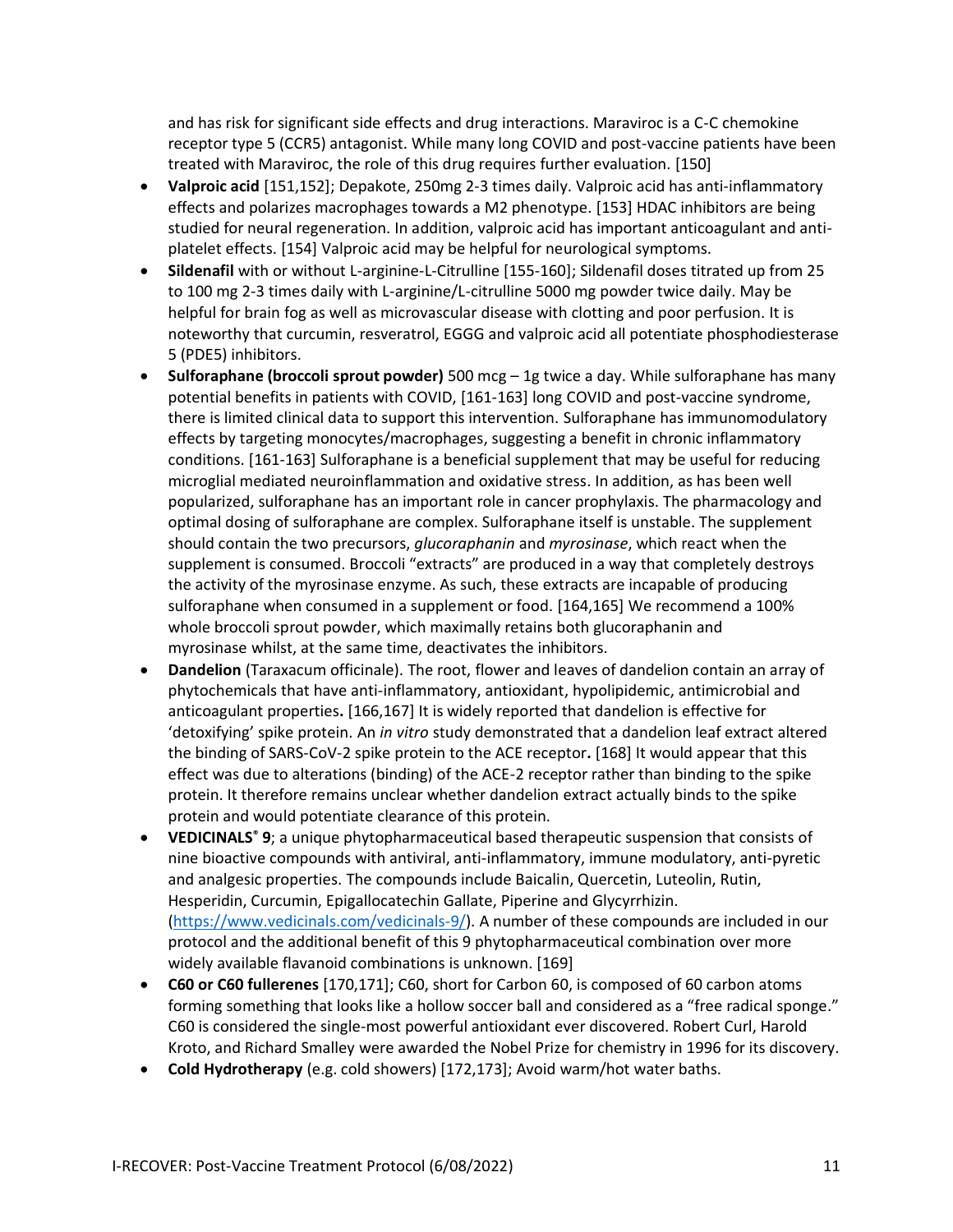# <span id="page-11-0"></span>**Disease-Specific Therapeutic Adjuncts**

### <span id="page-11-1"></span>Small fiber neuropathy (SFN)/autonomic neuropathy

- Tricyclic antidepressants (start at low dose and increase as tolerated)
- Gabapentin; 300 mg twice daily and increase as tolerated
- Alpha lipoic acid; 600 mg/day
- POTS ensure sufficient hydration and consider use of compression stocking or abdominal binders
- POTS Clonidine; 0.1 mg twice daily as tolerated
- POTS Fludrocortisone; 0.1 to 0.2 mg/day or licorice root (has glycyrrhizinic acid, an aldosterone-like compound).
- POTS midodrine; 5-10 mg three times daily
- Whole body vibration therapy has been shown to improve symptoms of small fiber neuropathy. [174,175]
- A trial of hyperbaric oxygen therapy (HBOT)
- Zinc; 25 mg daily (elemental zinc) and together with the zinc ionophore quercetin. SFN is an autoimmune disease; zinc deficiency has been associated with the development of autoimmune diseases. [176]
- It should be noted that the diagnosis of small fiber neuropathy/autonomic neuropathy is a clinical diagnosis. [35-42] Complex and expensive tests are NOT required to make this diagnosis. It should be noted that SFN is closely associated with multiple autoantibodies. Testing for these autoantibodies serves no useful clinical purpose as it does not change the treatment plan.

### <span id="page-11-2"></span>Generalized neurologic symptoms/"brain fog"/fatigue/visual symptoms

- LDN appears to play a pivotal role in treatment of many neurological symptoms
- Fluvoxamine; Start on a low dose of 12.5 mg/day and increase slowly as tolerated. Some patients report a significant improvement with fluvoxamine while other patients appear to tolerate this drug poorly. Fluoxetine 20 mg/day is an alternative, as are tricyclic anti-depressants (see section on Depression below).
- Nigella Sativa; 200-500 mg twice daily.
- Valproic acid and pentoxifylline may be of value in these patients.
- Non-invasive brain stimulation (NIBS) should be considered in patients with "brain fog," memory disturbances and as well as other cognitive issues.
- These symptoms may be mediated by Mast Cell Activation Syndrome (MCAS); see specific treatment below.

### <span id="page-11-3"></span>Depression

- Depression is a serious problem in long COVID and the post-vaccine patients and, unfortunately, suicide is not uncommon. [177-179] Patients with a history of depression and/or those taking SSRI medications appear to be at particular risk of severe depression.
- Patients with depression are best managed by mental health providers with expertise in this area. Long term SSRI medications are generally not recommended due to the long-term effects of these drugs on serotonin receptors, intracellular messenger pathways as well genetic and epigenetic effects.[180,181] Short term fluvoxamine may have a role in these patients. It should be note that most SSRI/SNRI agents, but notably sertraline, paroxetine, venlafaxine, and duloxetine are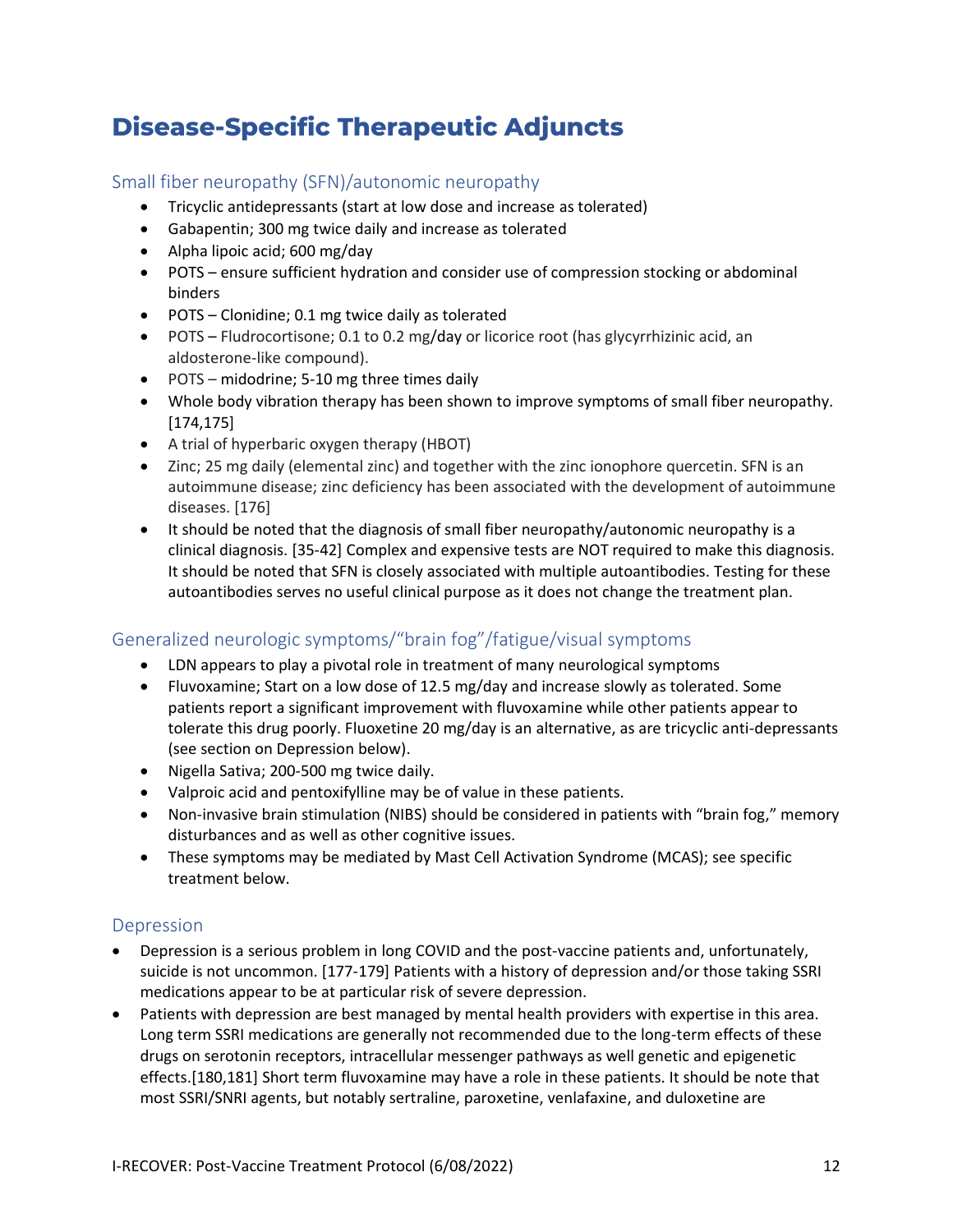associated with self-inflicted harm, suicide, anger outbursts, physical violence, homicidal thoughts and homicide. [182-184] Patients who are treated with antidepressant agents therefore require close monitoring for the development of these serious adverse reactions.

- There appears to be an interaction between vaccination, COVID-19, zinc levels and depression. [185- 188] COVID-19 infection and COVID vaccines may lead to low zinc levels. Zinc deficiency is associated with an increased risk of depression. Treatment with zinc has been shown to have antidepressant effects and to act synergistically with SSRI medication. [189] 25 mg zinc daily (elemental), together with the zinc ionophore quercetin is therefore suggested. [188]
- Non-invasive brain stimulation (NIBS) using transcranial direct current stimulation or transcranial magnetic stimulation has been demonstrated to be highly effective in the treatment of depression. [190-194] Indeed, The Fisher Wallace Stimulator® is FDA approved for the treatment of depression, anxiety, and insomnia. NIBS is painless, extremely safe, and easy to administer. NIBS is a recognized therapy offered by many Physical Medicine and Rehabilitation Centers. Patients may also purchase an FDA-approved device for home use [\(https://www.fisherwallace.com/\)](https://www.fisherwallace.com/).
- In experimental models, Nigella Sativa has been shown to have a role in the treatment of depression. [169]
- Altered gut flora (microbiome) has been linked to anxiety and depression. [170-172] Since the vaccines have been demonstrated to alter the microbiome, the use of probiotics is suggested. [74- 76] Kefir is a highly recommended nutritional supplement high in probiotics. [77] Suggested probiotics include Megasporebiotic (Microbiome labs) and TrueBifidoPro (US Enzymes) and yourgutplus+. [92]

### <span id="page-12-0"></span>Patients with elevated DIC and those with evidence of thrombosis

- These patients should be treated with a NOAC or coumadin for at least three months and then reevaluated for ongoing anticoagulation.
- Patients should continue ASA 81 mg/day unless at high risk of bleeding.
- Lumbrokinase activates plasmin and degrades fibrin. e.g., Lumbroxym (US Enzymes). [195] Lumbrokinase appears to be well absorbed from the GI tract. [196]
- Turmeric (Curcumin) 500 mg twice a day. Curcumin has anticoagulant, antiplatelet and fibrinolytic properties. [197]
- Triple anticoagulation should be considered in select patients. [198] Treat no longer than one month. Triple anticoagulation increases the risk of serious bleeding; patients should be counseled regarding this complication.
- In those patients with marked microvascular disease/thrombosis, the combination of pentoxifylline and sildenafil should be given a therapeutic trial. [149,199]

### <span id="page-12-1"></span>Vaccine induced myocarditis/pericarditis

- ACE inhibitor/ARB, together with carvedilol as tolerated to prevent/limit progressive decline in cardiac function.
- Colchicine in patients with pericarditis  $-0.6$  mg/day orally; increase to 0.6 mg twice daily if required. Reduce dose if patients develop diarrhea. Monitor white blood cell count. Decrease dose with renal impairment.
- Referral to a cardiologist or ER in case of persistent chest pain or other signs and symptoms of cardiac events are observed.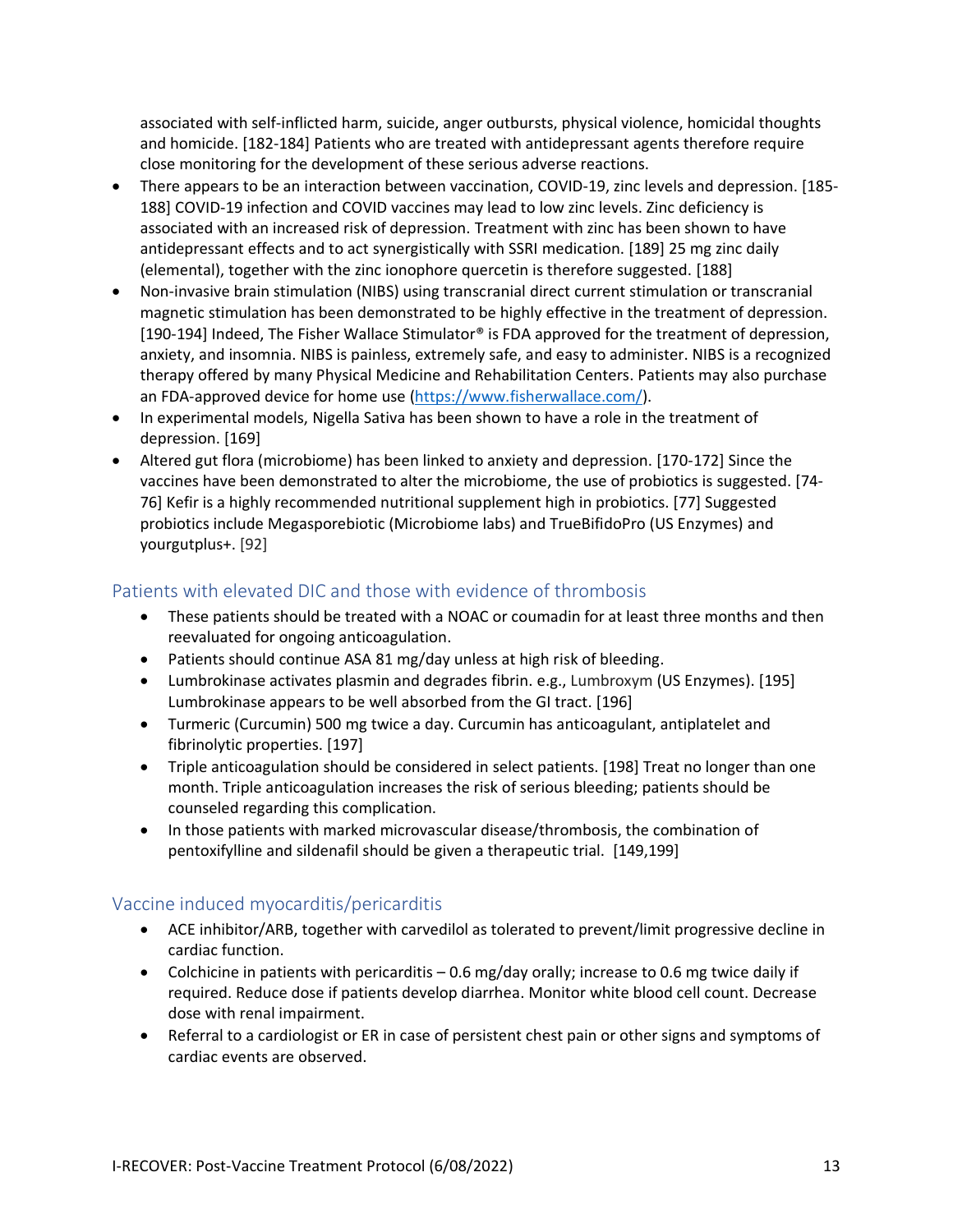#### <span id="page-13-0"></span>Herpes virus reactivation syndrome

- L-Lysine; 1000 mg twice daily [200,201]
- Valtrex; 500-1000 mg twice daily for 7-10 days (acyclovir is an alternative). [202]
- Spironolactone 50-100 mg daily [203]. Spironolactone has antiviral properties against Epstein Barr Virus by inhibiting viral capsid antigen synthesis and capsid formation. Spironolactone likely has antiviral effects against other Herpes viruses.
- Zinc 40 mg daily [204,205]
- Quercetin 500 mg twice daily (as a Zinc ionophore) [206]

### <span id="page-13-1"></span>Tinnitus

- This a frequent and disabling complication reported in post-vaccine syndrome.
- Tinnitus refers to the sensation of sound in the absence of a corresponding external acoustic stimulus and can, therefore, be classified as a phantom phenomenon. Tinnitus sensations are usually of an unformed acoustic nature such as buzzing, hissing, or ringing. Tinnitus can be localized unilaterally or bilaterally, but it can also be described to emerge within the head. [207]
- Ideally, patients should be evaluated by an ENT specialist or audiologist to exclude underlying disorders.
- A number of treatment approaches exist to manage this disabling disease including: [207-209]
	- o Cognitive behavioral therapy [210]
	- $\circ$  Specialized therapy including tinnitus retraining therapy, hearing aids, sound therapy, auditory perceptual training and repetitive transcranial magnetic stimulation. [207]
	- $\circ$  A number of pharmacologic agents have been used to treat tinnitus. Anticonvulsants including carbamazepine have generally been disappointing. The following drugs have shown some clinical benefit.
		- Tricyclic antidepressant agents particularly nortriptyline and amitriptyline. [211,212] In addition, the SSRI sertraline has shown some efficacy. [213]
		- Clonazepam and or other benzodiazepines. These drugs may provide temporary relief, however, due to issue of dependence, long term use is not recommended. [214]
		- Melatonin slow release 2-6 mg at bedtime. [215]
- Non-invasive brain stimulation (NIBS) has proven to be effective in controlling treatmentresistant tinnitus. [112,113]

### <span id="page-13-2"></span>Bell's palsy/facial paresthesia/visual issues

- Low dose naltrexone. Begin with 1 mg/day and increase to 4.5 mg/day as required. May take 2-3 months for full effect.
- Low dose corticosteroid: 10-15 mg/day prednisone for 3 weeks. Taper to 10 mg/day and then 5 mg/day as tolerated.
- Reduced workload, stress, and light exercises for a couple of months.

### <span id="page-13-3"></span>Patients with new onset allergic diathesis/features of Mast Cell Activation Syndrome (MCAS)

• The novel flavanoid luteolin is reported to be a potent mast cell inhibitor. [75,76,78,79] Luteolin 20-100 mg/day is suggested.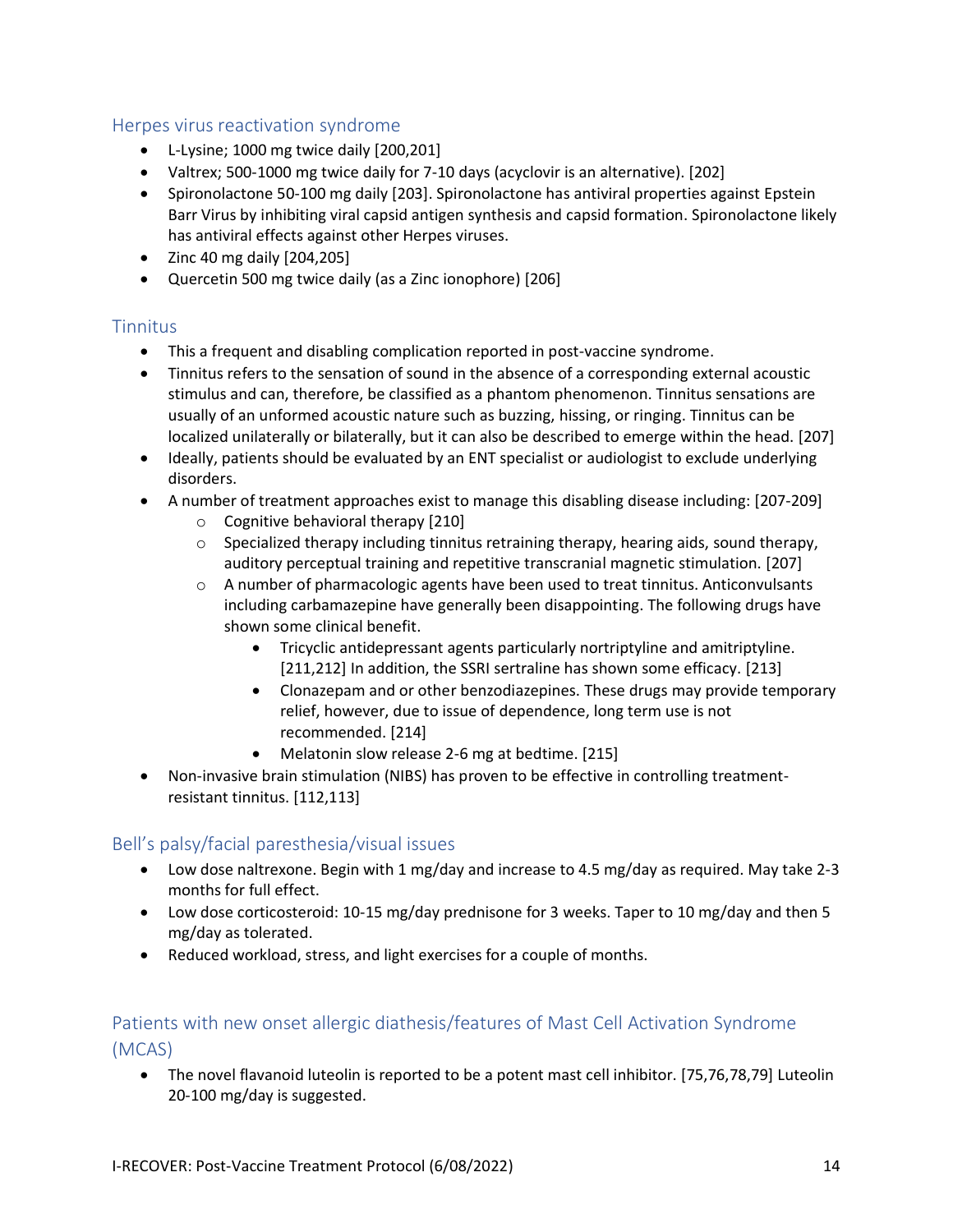- Turmeric (curcumin); 500 mg/day. Curcumin has been reported to block H1 and H2 receptors and to limit mast cell degranulation. [216,217]
- H1 receptor blockers. Loratadine 10 mg/day, Cetirizine 5-10 mg/day, Fexofenadine 180 mg/day.
- H2 receptor blockers. Famotidine 20 mg twice daily as tolerated. [218]
- Montelukast 10 mg/day. Caution as may cause depression is some patients. The efficacy of montelukast as a "mast cell stabilizer' has been questioned. [43]
- Vitamin C; 1000 mg twice daily. Vitamin C is strongly recommended for allergic conditions and MCAS. Vitamin C modulates immune cell function and is a potent histamine inhibitor.
- Low histamine diet.

### <span id="page-14-0"></span>Alopecia (hair loss)

Three types of alopecia have been described in connection with COVID-19 infection, long COVID and post-vaccine syndrome. [219]

- Androgenetic alopecia (worsening of male pattern baldness)
- Alopecia areata, an autoimmune disorder that usually results in unpredictable, patchy hair loss. In most cases, hair falls out in small patches around the size of a quarter. There is currently no cure for alopecia areata; referral to a dermatologist is suggested. Topical minoxidil may promote hair regrowth. Preliminary research in animals has found that quercetin can protect against the progression of alopecia areata and may promote hair regrowth. [220,221]
- Telogen effluvium, which results in temporary thinning of the hair particularly on the scalp. Telogen effluvium is a reversible condition in which hair falls out after a stressful experience. The stress pushes large numbers of hair follicles into a resting phase. Within a few months, those hairs can fall out. This condition occurs predominantly in females and may be related to increased expression of pro-inflammatory mediators. No specific treatment is required, as the hair will usually grow back.

### <span id="page-14-1"></span>Intravenous immunoglobulin (IVIG) treatment

- Generally, treatment with IVIG is not recommended.
- The response to IVIG in the general population of vaccine-injured patients is mixed, with very few showing long-term improvement. Many patients who report an initial improvement will relapse in 2 to 3 weeks. Other patients report no benefit, while some appear worsened. Due to the presence of non-neutralizing anti-SARS-CoV-2 antibodies, the real possibility exists that IVIG will cause antibody dependent immune enhancement (ADE) with a severe exacerbation of symptoms.
- IVIG, is however, recommended in specific autoimmune syndromes, which include Guillain Barré Syndrome, transverse myelitis, and immune thrombocytopenia. These patients should concomitantly be treated with the core immune modulating therapies.
- IVIG proved to be ineffective in an RCT that enrolled patients with small fiber neuropathy. [222]
- The fact that many patients report an initial response to IVIG supports the notion that many aspects of this disease are due to autoantibodies. IVIG will remove preformed antibodies, but they do not prevent the B cells from ongoing antibody production; hence the response is likely to be short-lived and interventions that limit the production of autoantibodies are therefore required (core immune modulating therapies).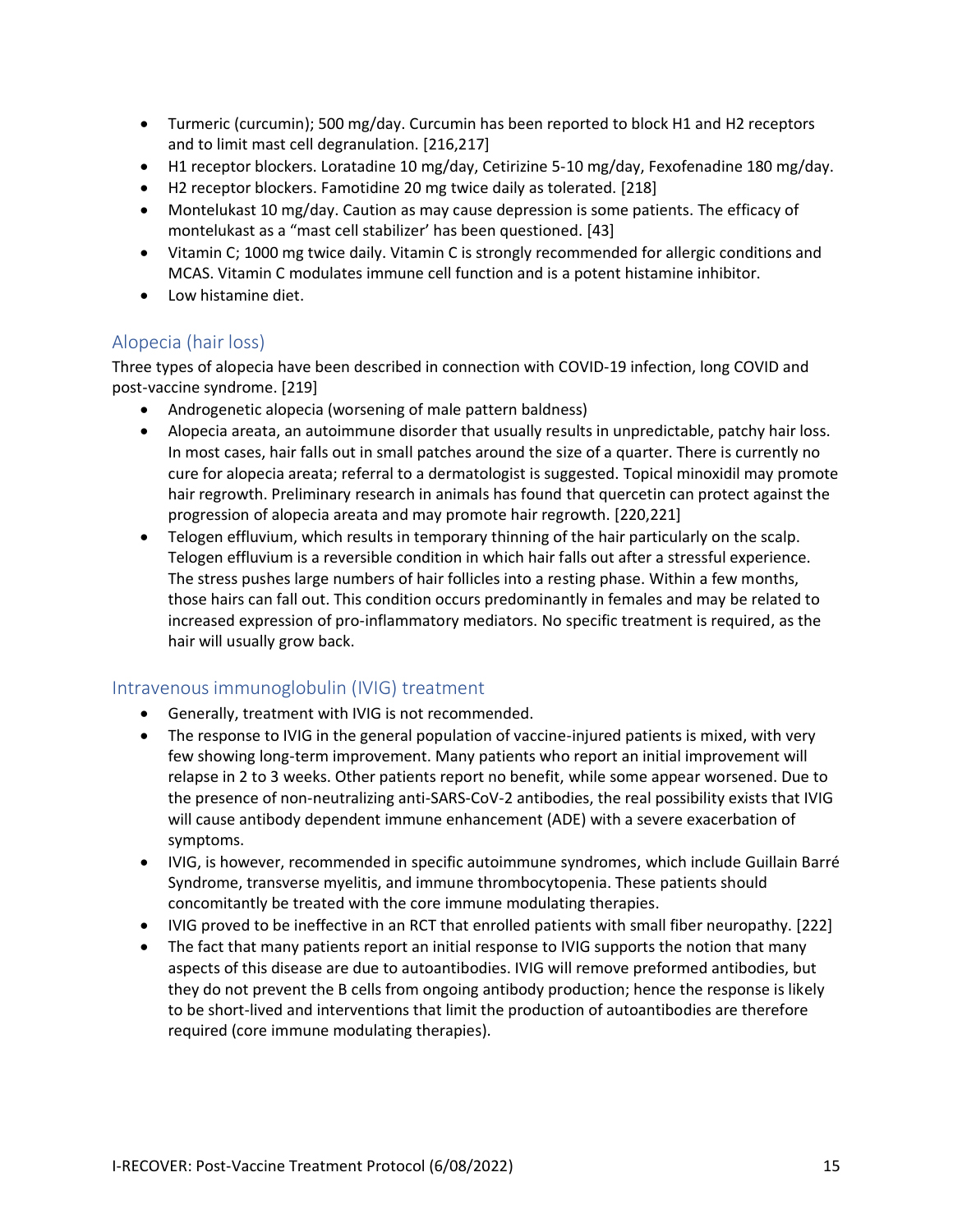#### <span id="page-15-0"></span>Immunosuppressive therapies

- As a rule, immunosuppressive therapy should be avoided, as these drugs may exacerbate the immune dysfunction in vaccine-injured patients and prevent restoration of immune homeostasis.
- A trial of immunosuppressive therapy may be indicated in patients with an established autoimmune syndrome who have failed other therapeutic interventions.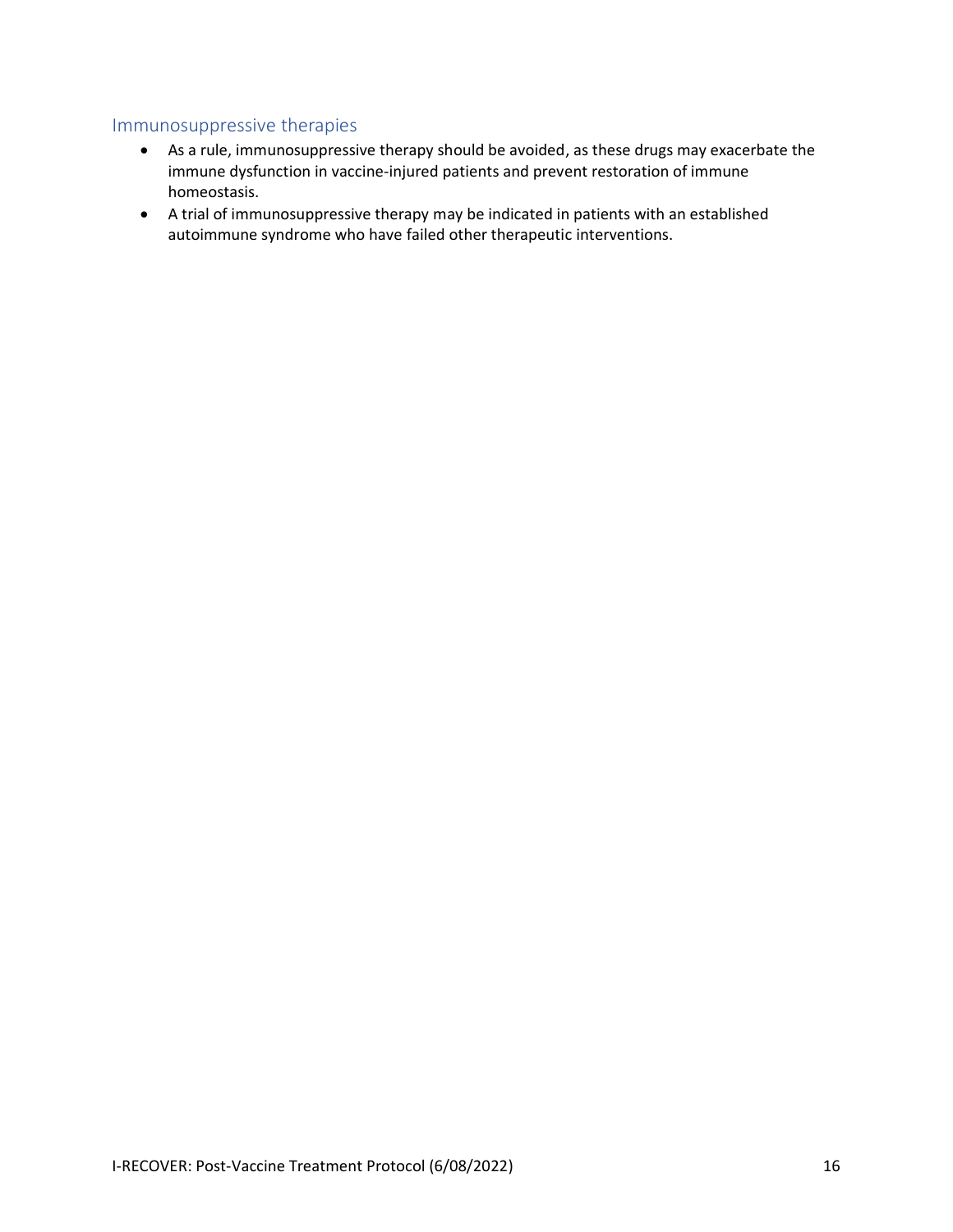### <span id="page-16-0"></span>**References**

- 1. Blaylock RL. COVID Update: What is the truth? Surgical Neurology International 2022; 13.
- 2. Rose J. A report on the U.S. Vaccine Adverse Events Reporting System (VAERS) of the COVID-19 messenger ribonucleic acid 9mRNA) biologicals. Science, Public Health Policy, and Law 2021; 2:59-80.
- 3. Neil M, Fenton N, Smalley J et al. Latest statistics on England mortality data suggest systematic mis-categorisation of vaccine status and uncertain effectiveness of Covid-19 vaccination. Research Gate 2021.
- 4. Colunga Biancatelli RM, Solopov P, Sharlow E et al. The SARS-CoV-2 spike protein subunit 1 induces COVID-19 like acute lung injury in K18-hACE2 transgenic mice and barrier dysfunction in human endothelial cells. Am J Physiol Lung Cell Mol Physiol 2021; 321:L477-L484.
- 5. Marik P, Iglesias J, Varon J et al. A Scoping Review of the pathophysiology of COVID-19. International Journal of Immunopathology and Pharmacology 2021.
- 6. Seneff S, Nigh G, Kyriakopoulos AM et al. Innate immune suppression by SARS-C-V-2 mRNA vaccinations: The role of G-quadruplexes, exosomes and microRNAs. Food & Chemical Toxicology 2022; 164:113008.
- 7. Chen BM, Cheng TL, Roffler SR. Polyethylene glycol immunogenicity: Theorectical, clinical and practical aspects of anti-polyethylene glycol antibodies. ASC Nano 2021; 15:14022-48.
- 8. Mohamed M, Lila AS, Shimizu T et al. PEGylated liposomes: immunological responses. Science and Technology of Advanced Materials 2019; 20:710-724.
- 9. Hamad I, Hunter AC, Szebeni J et al. Poly (ethylene glycol)s generate complement activation products in human serum through increased alternative pathway turnover and a MASP-2 dependnet process. Molecular Immunology 2008; 46:225-32.
- 10. Seneff S, Nigh G. Worse than the disease? Reviewing some possible unintended consequences of the mRNA vavvines against COVID-19. International Journal of Vaccine Theory, Practice, and Research 2021; 2:38-79.
- 11. Blumenthal KG, Robinson LB, Camargo CA et al. Acute allergic reactions to mRNA COVID-19 vaccines. JAMA 2022; 325:1562-64.
- 12. Cadegiani FA. Catecholamines are the key trigger of mRNA SARS-CoV-2 and mRNA COVID-19 vaccine-induced myocarditis and sudden deahts: a compelling hypothesis supprted by epidemiological, anatomopathological, molecular and physiological findings. medRxiv 2022.
- 13. Schauer J, Buddhe S, Gulhane A et al. Persistent cardiac MRI findings in a cohort of adolescents with post COVID-19 mRNA vaccine myopericarditis. J Pediatr 2022.
- 14. Verma AK, Lavine KJ, Lin CY. Myocarditis after COVID-19 mRNA vaccination. N Engl J Med 2022; 385:1332-34.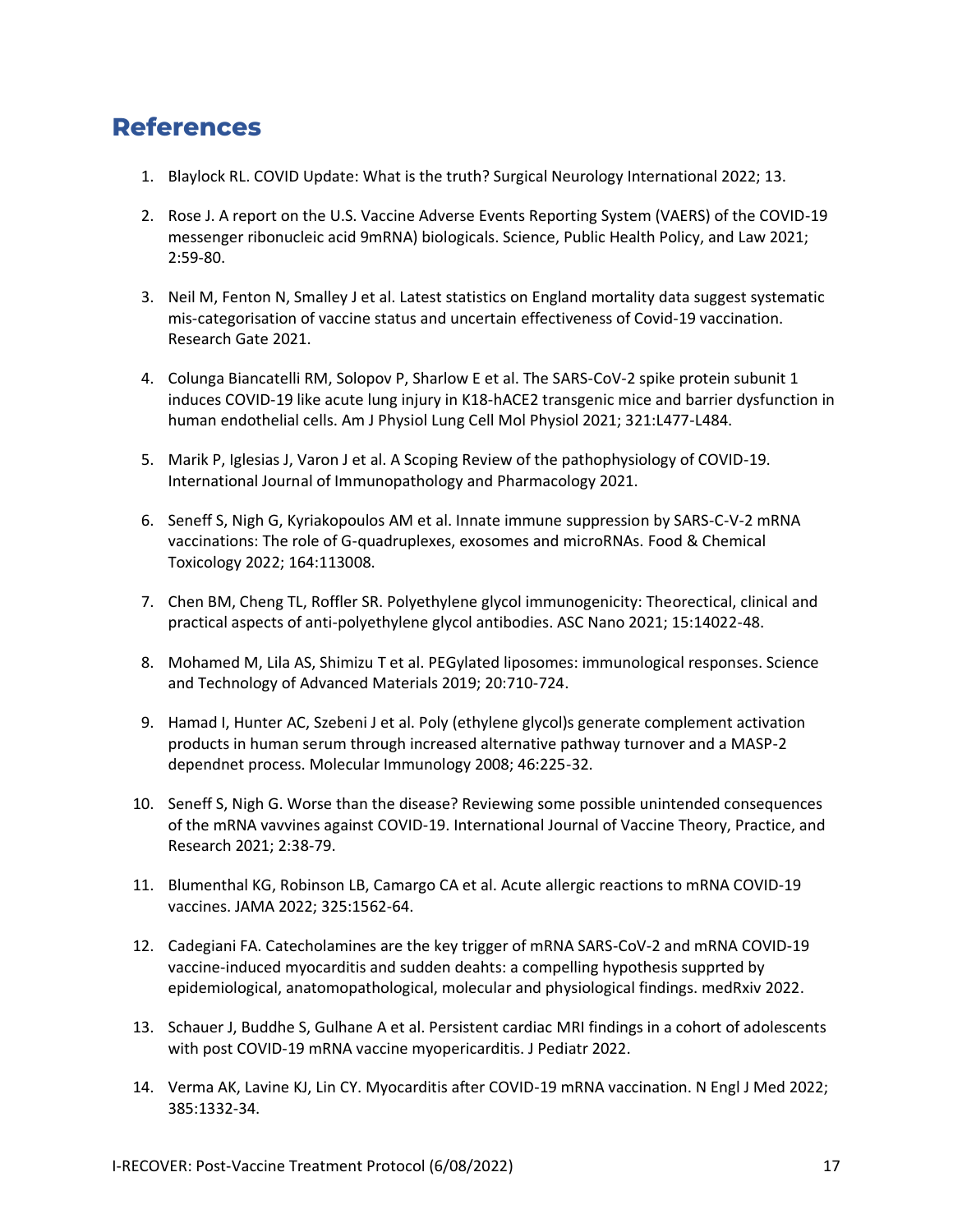- 15. Verbeke R, Lentacker I, Smedt SC et al. Three decades of messenger RNA vaccine development. Nanotoday 2019; 28:100766.
- 16. Parhiz H, Brenner JS, Patel PN et al. Added to pre-existing inflammation, mRNA-lipid nanoparticles induce inflammation exacerbations (IE). Journal of Controlled Release 2022; 344:50-61.
- 17. Ndeupen S, Qin Z, Jacobsen S et al. The mRNA-LNP platform's lipid nanoparticle component used in preclinical vaccine studies is highly inflammatory. iScience 2021; 24:103479.
- 18. Olajide O, Iwuanyanwu VU, Adegbola OD et al. SARS-CoV-2 spike glycoprotein S1 induces neuroinflammation in BV-2 microglia. Molecular Neurobiology 2022; 59:45-458.
- 19. Nystrom S, Hammarstrom P. Amyloidogenesis of SARS-CoV-2 spike protein. Journal of the American Chemical Society 2022.
- 20. Islam S, Charnley M, Bindra G et al. Neurotoxic amyloidogenic peptides identified in the proteome of SARS-COV-2: potential implications for neurological symptoms in COVID-19. bioRxiv 2021.
- 21. Mohabatkar H, Behbahani M, Moradi M. A concise in silico prediction report of a potential prion-like doman in SARS-CoV-2 polyprotein. Journal of Microbiology, Biotechnology and Food Sciences 2021; 11:e4813.
- 22. Idrees D, Kumar V. SARS-CoV-2 spike protein interactions with amyloidogenic proteins: potenital clues to neurodegeneration. Biochemical and Biophysical Research Communications 2021; 554:94-98.
- 23. Classen JB. Review of COVID-19 vaccines and the risk of chronic adverse events including neurological degeneration. J Med Clin Res Rev 2021; 5:1-7.
- 24. Clough E, Chean KT, Inigo J et al. Mitochondrial dynamics in SARS-CoV-2 spike protein treated human microglia: Im plications for neuro-COVID. Journal of Neuroimmune Pharmacology 2022.
- 25. Schiaffino MT, Di Natale M, Garcia-Martinez E et al. Immunoserologic detection and diagnostic relevance of cross-reactive autoantibodies in Coronavirus disease 2019 patients. J Infect Dis 2020; 222:1439-43.
- 26. Trahtemberg U, Fritzler MJ. COVID-19-associated autoimmunity as a feature of acute respiratory failure. Intensive Care Med 2021.
- 27. Woodruff MC, Ramoneli RP, Lee FE et al. Broadly-targeted autoreactivity is common in severe SARS-CoV-2 infection. medRxiv 2020.
- 28. Zuo Y, Estes SK, Ali RA et al. Prothrombotic autoantibodies in the serum from patients hospitalized with COVID-19. Sci Translation Med 2020.
- 29. Pascolini S, Vannini A, Deleonardi G et al. COVID-19 and immunological dysregulation: can autoantibodies be useful? Clin Trans Sci 2021; 14:502-8.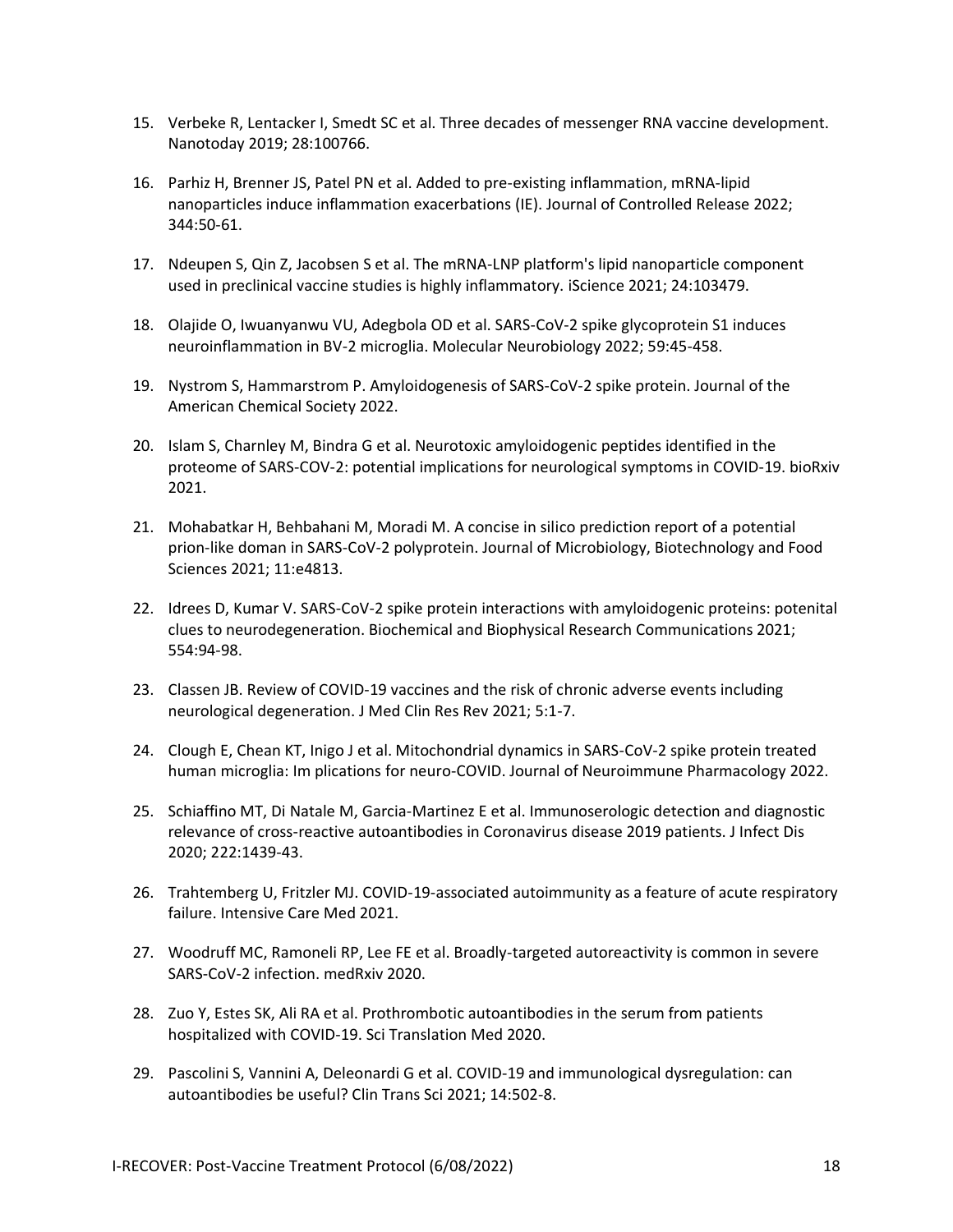- 30. Wang EY, Mao T, Klein J et al. Diverse functional autoantibodies in patients with COVID-19. Nature 2021; 595:283-88.
- 31. Cabral-Marques O, Halpert G, Schimke LF et al. Autoantibodies targeting GPCRs and RAS-related molecules associated with COVID-19 severity. Nature Communications 2022; 13:1220.
- 32. Arthur JM, Forrest JC, Boehme KW et al. Development of ACE2 autoantibodies after SARS-CoV-2 infection. PloS ONE 2021; 16:e0257016.
- 33. Wallukat G, Hohberger B, Wenzel K et al. Functional autoantibodies against G-protein coupled receptors in patients with persistent Long-Covid-19 symptoms. Journal of Translational Autoimmunity 2021; 4:100100.
- 34. Levine TD, Kafaie J, Zeidman LA et al. Cryptogenic small-fiber neuropathies: Serum autoantibody binding to trisulfated heparin disaccharide and fibroblast growth factor receptor-3. Muscle & Nerve 2020; 61:512-15.
- 35. Oaklander AL, Mills AJ, Kelley M et al. Peripheral neuropathy evaluations of patients with prolonged long COVID. Neurol Neuroimmunol Neuroinflamm 2022; 9:e1146.
- 36. Burakgazi AZ. Small-fiber neuropathy possibly associated with COVID-19. Case Rep Neurol 2022; 14:208-12.
- 37. Shouman K, Vanichkachorn G, Chesire WP et al. Autonomic dysfunction following COVID-19 infection: an early experience. Clinical Autonomic Research 2021; 31:385-94.
- 38. Hinduja A, Moutairou A, Calvet JH. Sudomotor dysfunction in patients recovered from COVID-19. Clinical Neurophysiology 2021; 51:193-96.
- 39. Abdelnour L, Abdalla ME, Babiker S. COVID 19 infection presenting as motor peripheral neuropathy. Journal of the Formosan Medical Association 2020; 119:1119-20.
- 40. Abrams RM, Simpson DM, Navis A et al. Small fiber neuropathy associated with SARS-CoV-2 infection. Muscle & Nerve 2021.
- 41. Zhou L, Shin S. Small fiber neuropathy. Practical Neurology 2021;36.
- 42. Bednarik J, Bursova S, Dusek L et al. Etiology of small-fiber neuropathy. Journal of the Peripheral Nervous System 2009; 14:177-83.
- 43. Theoharides TC, Tsilioni I, Ren H. Recent advances in our understanding of mast cell activationor should it be mast cell mediator disorders? Expert Rev Clin Immunol 2019; 15:639-56.
- 44. Weinstock LB, Brook JB, Walters AS et al. Mast cell activation symptoms are prevalent in Long-COVID. International Journal of Infectious Diseases 2021; 112:217-26.
- 45. Gold JE, Okyay R, Licht WE et al. Investigation of Long COVID prevalence and its relationship to Epstein-Barr Virus reactivation. Pathogens 2021; 10:763.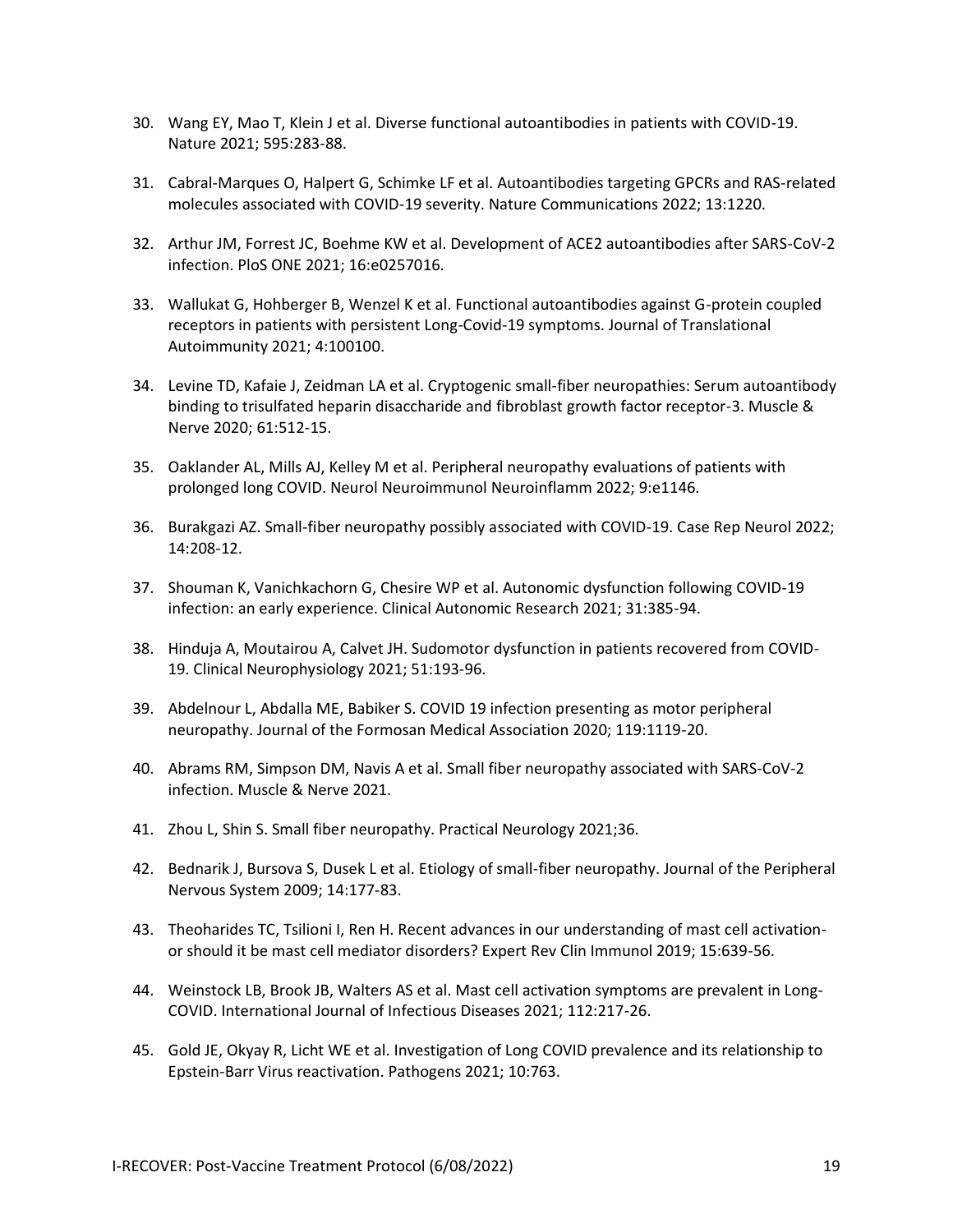- 46. Chen T, Song J, Liu H et al. Positive Epstein-Barr virus detection in coronavirus disease 2019 (COVID-19) patients. Scientific Reports 2021; 11:10902.
- 47. Le Balc'h P, Pinceaux K, Pronier C et al. Herpes simplex virus and cytomegalovirus reactivations among severe COVID-19 patients. Crit Care 2020; 24:530.
- 48. Duma D, Collins JB, Chou JW et al. Sexually dimorphic actions of glucocorticoids provide a link to inflammatory diseases with gender differences in prevalence. Science Signaling 2010; 3:ra74.
- 49. Tomassetti F, Nuccetelli M, Sarubbi S et al. Evaluation of S-RBD and high specificity ACE-2 binding antibodies on SARS-CoV-2 patients after six months from infection. International Immunopharmacology 2021; 99:108013.
- 50. Fung J, Moore J. The complete guide to fasting. Victory Belt Publishing; 2016.
- 51. deCabo R, Mattson MP. Effects of intermittent fasting on health, aging, and disease. N Engl J Med 2019; 381:2541-51.
- 52. Hannan A, Rahman A, Rahman S et al. Intermittent fasting, a possible priming tool for host defense against SARS-CoV-2 infection: Crosstalk among calorie restriction, autophagy and immune response. Immunology Letters 2020; 226:38-45.
- 53. Zhao Y, Jia M, Chen W et al. The neuroprotective effects of intermittent fasting on brain aging and neurodegenerative diseases via regulating mitochondrial function. Free Radical Biology & Medicine 2022; 182:206-18.
- 54. Beckman JA. Thrombolytic therapy for pulmonary embolism. JAMA 2014; 311:2385-86.
- 55. Cheng CW, Adams GB, Perin L et al. Prolonged fasting reduces IGF-1/PKA to promote hematopoietic-stem-cell-based regeneration and reverse immunosppression. Cell Stem Cell 2014; 14:810-823.
- 56. Hine C, Mitchell JR. Saying No to drugs: Fasting protects hematopoietic stem cells from chemotherapy and aging. Cell Stem Cell 2014; 14:704.
- 57. Ci X, Li H, Yu Q et al. Avermectin exerts anti-inflammatory effect by downregulating the nuclear transcription factor kappa-B and mitogen activated protein kinase pathway. Fundamental & Clinical Pharmacology 2009; 23:449-55.
- 58. DiNicolantonio JJ, Barroso-Arranda J, McCarty M. Ivermectin may be a clinically useful antiinflammatory agent for late-stage COVID-19. Open Heart 2020; 7:e001350.
- 59. Yan S, Ci X, Chen N et al. Anti-inflammatory effects of ivermectin in mouse model of allergic asthma. Inflamm Res 2011; 60:589-96.
- 60. Saha JK, Raihan J. The binding mechanism of ivermectin and levosalbutamol with spike protein of SARS-CoV-2. Research Square 2021.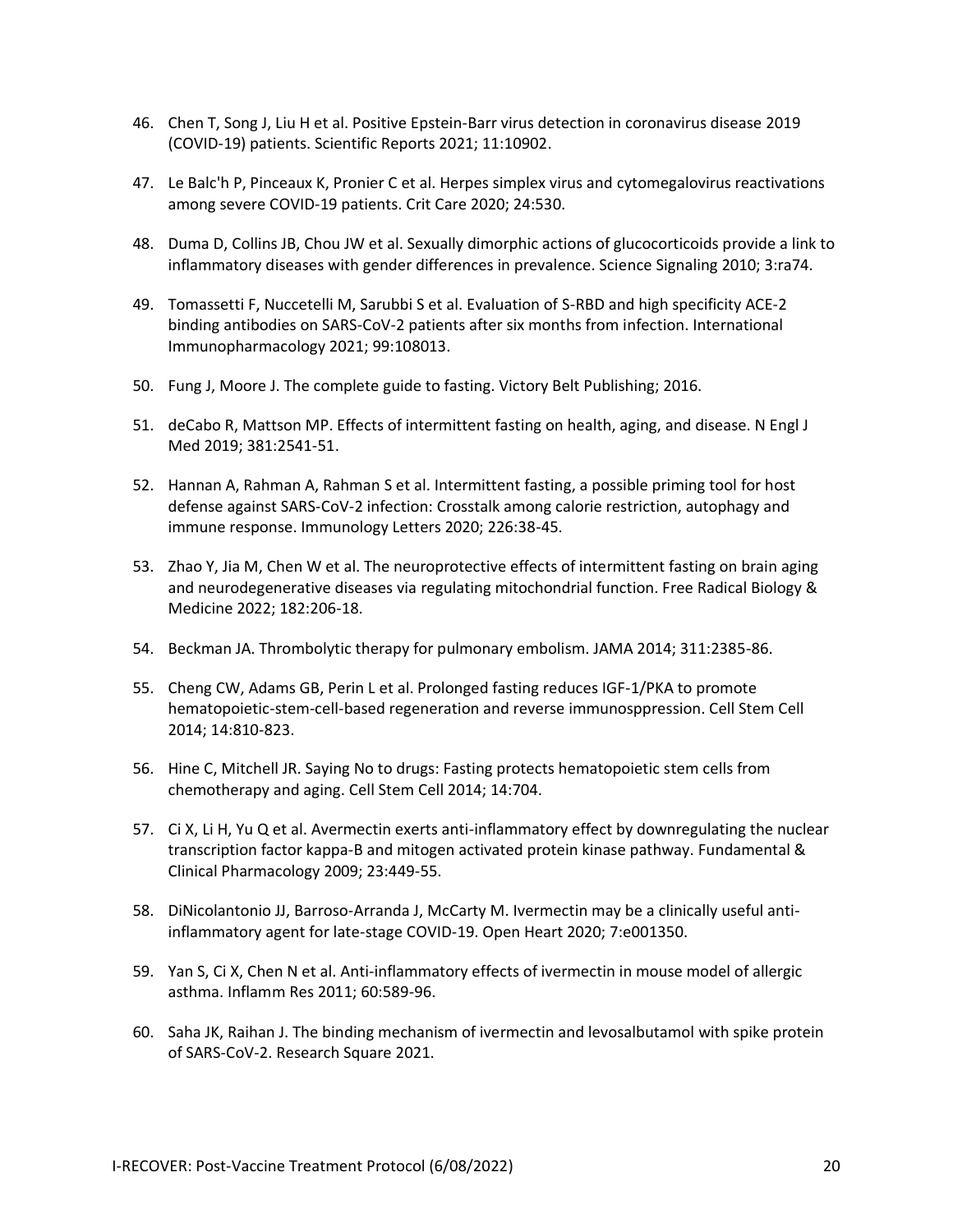- 61. Bello M. Elucidation of the inhibitory activity of ivermectin with host nuclear importin alpha and several SARS-CoV-2 targets. Journal of Biomolecular Structure and Dynamics 2021.
- 62. Lehrer S, Rheinstein PH. Ivermectin docks to the SARS-CoV-2 spike receptor-binding domain attached to ACE2. In Vivo 2020; 34:3023-26.
- 63. Younger J, Parkitny L, McLain D. The use of low-dose naltrexone (LDN) as a novel antiinflammatory treatment for chronic pain. Clin Rheumatol 2014; 33:451-59.
- 64. Toljan K, Vrooman B. Low-dose naltrexone (LDN) Review of therapeutic utilization. Med Sci 2018; 6:82.
- 65. Molina-Carballo A, Palacios-Lopez R, Jerez-Calero A et al. Protective effect of melatonin administration against SARS-CoV-2 infection: A systematic review. Current Issues in Molecular Biology 2022; 44:31-45.
- 66. Hasan ZT, AlAtrakji MQ, Mehuaiden AK. The effect of melatonin on thrombosis, sepsis and mortality rate in COVID-19 patients. International Journal of Infectious Diseases 2022; 114:79- 84.
- 67. Reiter RJ, Sharma R, Ma Q et al. Plasticity of glucose metabolism in activated immune cells: advantages for melatonin inhibition of COVID-19 disease. Melatonin Res 2020; 3:362-79.
- 68. Reiter RR, Sharma R, Castillo R et al. Coronavirus-19,Monocyte/Macrophage glycolysis and inhibition by melatonin. J SARS-CoV2 COVID 2021; 2:29-31.
- 69. Colunga Biancatelli RM, Berrill M, Mohammed YH et al. Melatonin for the treatment of sepsis: the scientific rationale. J Thorac Dis 2020; 12 (Suppl 1):S54-S65.
- 70. Marik PE. Hydrocortisone, Ascorbic Acid and Thiamine (HAT therapy) for the treatment of sepsis. Focus on ascorbic acid. Nutrients 2018; 10:1762.
- 71. Marik PE. Vitamin C for the treatment of sepsis: The scientific rationale. Pharmacol Therapeut 2018; 189:63-70.
- 72. Colunga Biancatelli RM, Berrill M, Marik PE. The antiviral properties of vitamin C. Expert Rev Anti Infect Ther 2020; 18:99-101.
- 73. Miranda-Massari JR, Toro AP, Loh D et al. The effects of vitamin C on the multiple pathological stages of COVID-19. Life 2021; 11:1341.
- 74. Holford P, Carr AC, Zawari M et al. Vitamin C intervention for Critical COVID-19: A pragmatic review of the current level of evidence. Life 2021; 11:1166.
- 75. Theoharides TT, Cholevas C, Polyzoidis K et al. Long-COVID syndrome-associated brain fog and chemofog: Luteolin to the rescue. Biofactors 2021; 47:232-41.
- 76. Theoharides TC. COVID-19, pulmonary mast cells, cytokine storms, and beneficial actions of luteolin. Biofactors 2020; 46:306-8.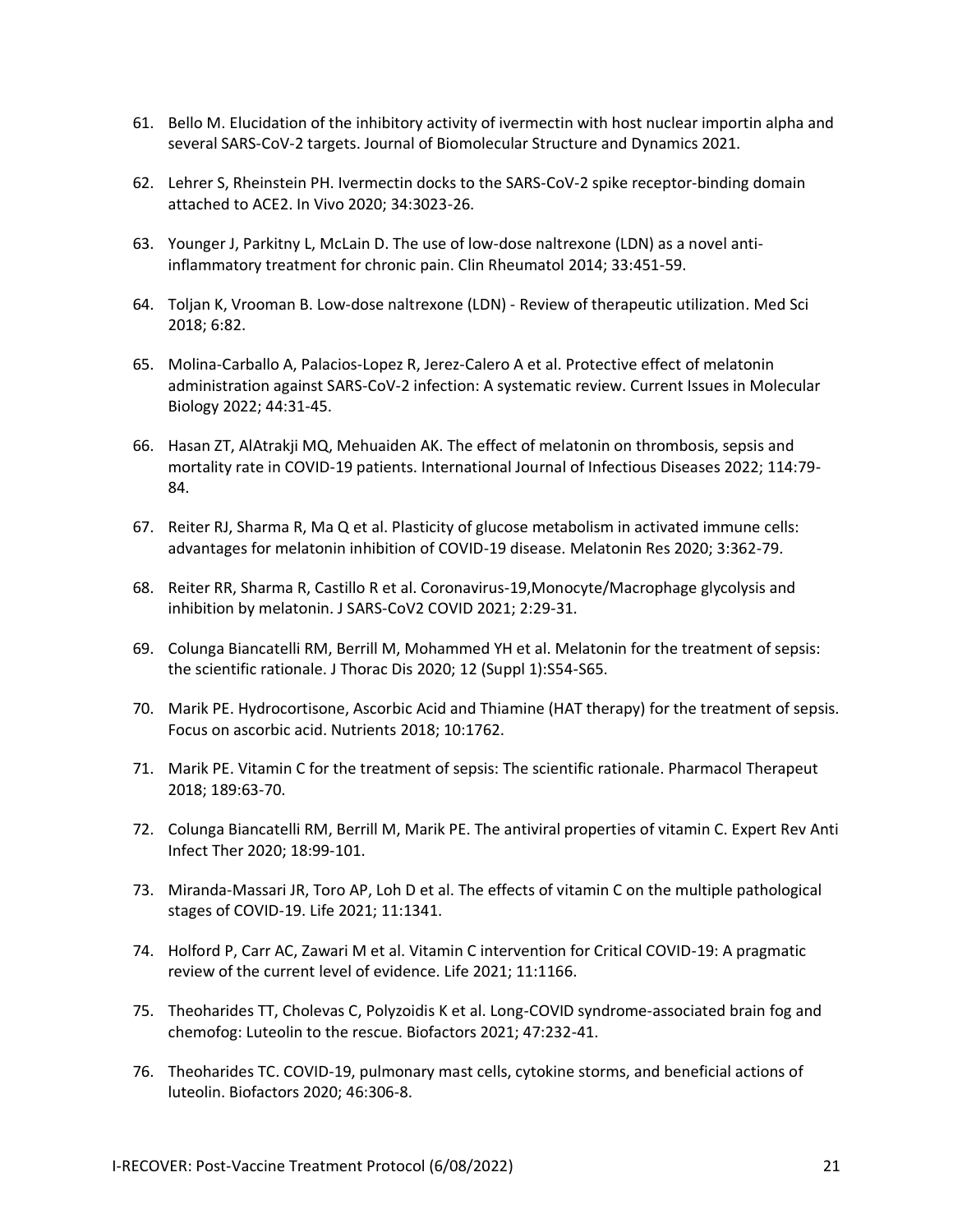- 77. Bawazeer MA, Theoharides TC. IL-33 stimulates human mast cell release of CCL5 and CCL2 via MAPK and NF-kB, inhibited by methoxyluteolin. Eur J Pharmacol 2019; 865:172760.
- 78. Weng Z, Patel AB, Panagiotidou S et al. The novel flavone tetramethoxyluteolin is a potent inhibitor of human mast cells. J Allergy Clin Immunol 2015; 135:1044-52.
- 79. Patel AB, Theoharides TC. Methoxyluteolin inhibits neuropeptide-stimulated proinflammatory mediator release via mTOR activation from human mast cells. J Pharmacol Exp Ther 2017; 361:462-71.
- 80. Calis Z, Mogulkoc R, Baltaci AK. The roles of flavonols/flavonoids in neurodegeneration and neuroinflammation. Mini Rev Med Chem 2020; 20:1475-88.
- 81. Sathyapalan T, Manuchehri AM, Thatcher NJ et al. The effect of soy phytoestrogen supplementation on thyroid status and cardiovascular risk markers in patients with subclinical hypothyroidism: A randomized, double-blind, crossover study. J Clin Endocrinol Metab 2020; 96:1422-49.
- 82. Islam MT, Guha B, Hosen S et al. Nigellalogy: A review on Nigella Sativa. MOJ Bioequiv Availab 2017; 3:00056.
- 83. Barbash IJ, Davis BS, Yabes JG et al. Treatment patterns and clinical outcomes after the introduction of the Medicare Sepsis Performance Measure (SEP-1). Ann Intern Med 2021.
- 84. Ashraf S, Ashraf S, Ashraf M et al. Honey and *Nigella sativa* against COVID-19 in Pakistan (HNS-COVID-PK): A multi-center placebo-controlled randomized clinical trial. medRxiv 2021.
- 85. Fakhar-e-Alam Kulyar M, Li R, Mehmood K et al. Potential influence of *Nagella sativa (*Black cumin) in reinforcing immune system: A hope to decelerate the COVID-19 pandemic. Phytomedicine 2021; 85:153277.
- 86. Hannan MA. Black Cumin (Nigella sativa L.): A Comprehensive Review on Phytochemistry, Health Benefits, Molecular Pharmacology, and Safety. Nutrients 2021; 13.
- 87. Warner ME, Naranjo J, Pollard EM et al. Serotonergic medications, herbal supplements, and perioperative serotonin syndrome. Can J Anaesth 2017; 64:940-946.
- 88. Gutierrez-Castrellon P, Gandara-Marti T, Abreu AT et al. Probiotic improves symptomatic and viral clearance in Covid-19 outpatients: a randomized, quadruple-blinded, placebo-conttrolled trial. GUT Microbes 2022; 14:e2018899.
- 89. Zuo T, Wu X, Wen W et al. Gut microbiome alterations in COVID-19. Genomics, Proteomics & Bioinformatics 2021.
- 90. Chen Y, Gu S, Chen Y et al. Six-month follow-up of gut microbiota richness in patients with COVID-19. Gut 2021.
- 91. Rosa DD, Dias MM, Grzeskowiak LM et al. Milk kefir: nutritional, micobiological and health benefits. Nutrition Research Reviews 2017; 30:82-96.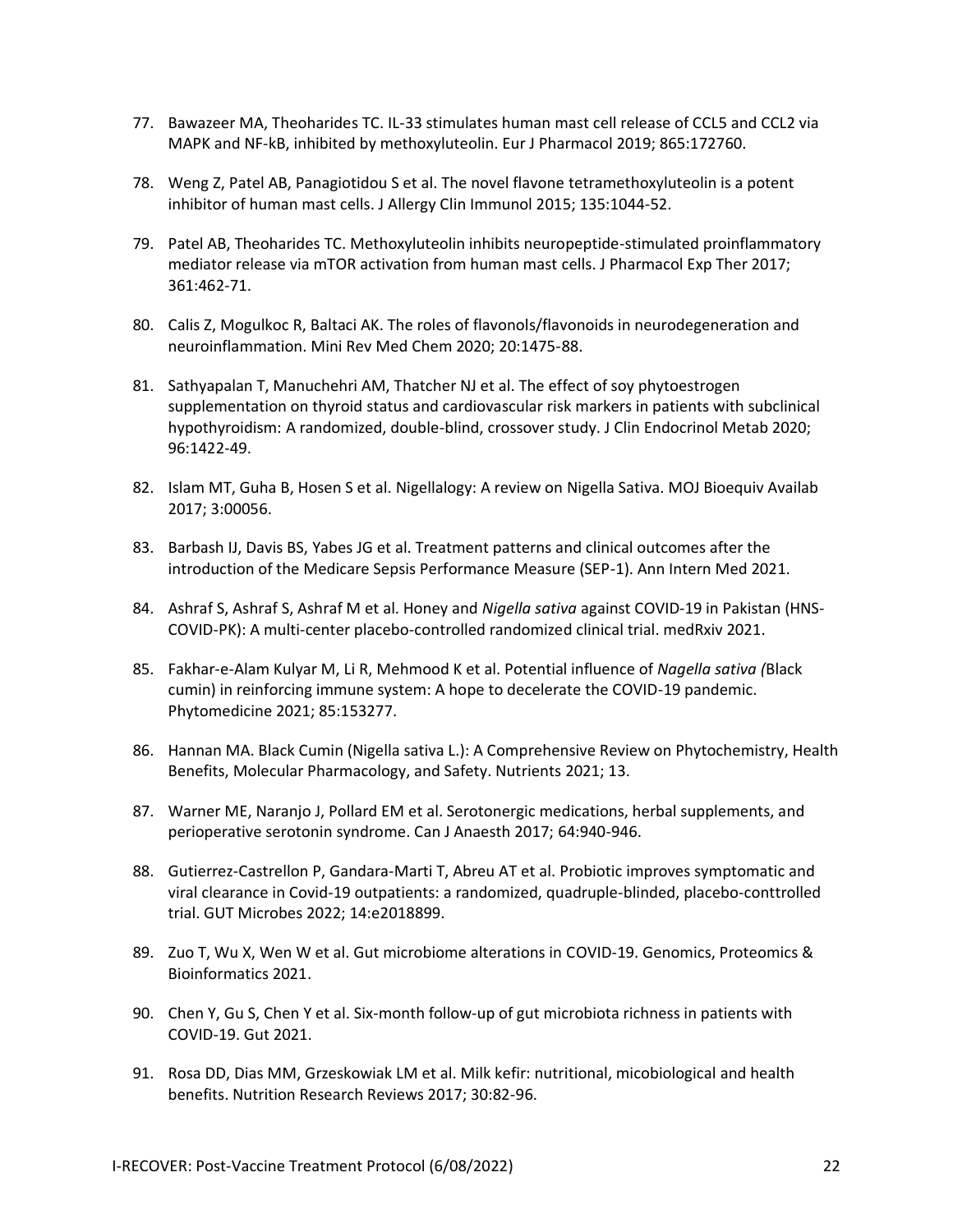- 92. Thomas R, Aldous J, Forsyth R et al. The inflence of a blend of probiotic Lactobacillus and prebiotic inulin on the duration and severity of symptoms among individuals with COVID-19. Infect Dis Diag Treat 2022; 5:12.
- 93. Lee CR, Zeldin DC. Resolvin infectious inflammation by targeting the host response. N Engl J Med 2015; 373:2183-85.
- 94. Serhan CN. Novel pro-resolving lipid mediators in inflammation are leads for resolution physiology. Nature 2014; 510:92-101.
- 95. Shukla AM, Shukla AW. Expanding horizons for clinical applications of chloroquine, hydroxychloroquine and related structural analogues. Drugs in Context 2019; 8:2019-9-1.
- 96. Plantone D, Koudriavtseva T. Current and future use of chloroquine and hydroxychloroquine in infectious, immune, neoplastic and neurological diseases: A mini review. Clin Drug Invest 2018; 38:653-71.
- 97. Ruiz-Irastorza G, Khamashta MA. Hydroxychloroquine: the cornerstone of lupus therapy. Lupus 2008; 17:271-73.
- 98. de Moreuil C, Alavi Z, Pasquier E. Hydroxychloroquine may be beneficial in preeclampsia and recurrent miscarriage. Br J Clin Pharmac 2020; 86:39-49.
- 99. Siso A, Ramos-Casals M, Bove A et al. Previous antimalarial therapy in patients diagnosed with lupus nephritis: Influence on outcomes and survival. Lupus 2008; 17:281-88.
- 100. Fontana F, Cazzato S, Giovanella S et al. Oxalate nephropathy caused by excessive vitamin C administration in 2 patients with COVID-19. Kidney Int Rep 2020; 5:1815-22.
- 101. Auer BL. Relative hyperoxaluria, crystalluria and haematuria after megadose ingestion of vitamin C. Eur J Clin Invest 1998; 28:695-700.
- 102. Mashour S, Turner JF, Merrell R. Acute renal failure, oxalosis, and vitamin C supplementation: a case report and review of the literature. Chest 2000; 118:561-63.
- 103. McHugh GJ, Graber ML, Freebairn RC. Fatal vitamin C-associated acute renal failure. Anaesth Intensive Care 2008; 36:585-88.
- 104. Lawton JM, Conway LT, Crosson JT et al. Acute oxalate nephropathy after massive ascorbic acid administration. Arch Intern Med 1985; 145:950-951.
- 105. Fletcher RH. The risk of taking ascorbic acid. JAMA Intern Med 2013; 173:388-89.
- 106. Sabel BA, Flammer J, Merabet LB. Residual vision activation and the brain-eye-vascular triad: Dysregulation, plasticity and restoration in low vision and blindness - a review. Restorative Neurology and Neuroscience 2018; 36:767-91.
- 107. Siegert A, Diedrich L, Antal A. New methods, old brains A systematic review on the effects of tDCS on cognition of elderly people. Fronteirs in Human Neuroscience 2021; 15:730134.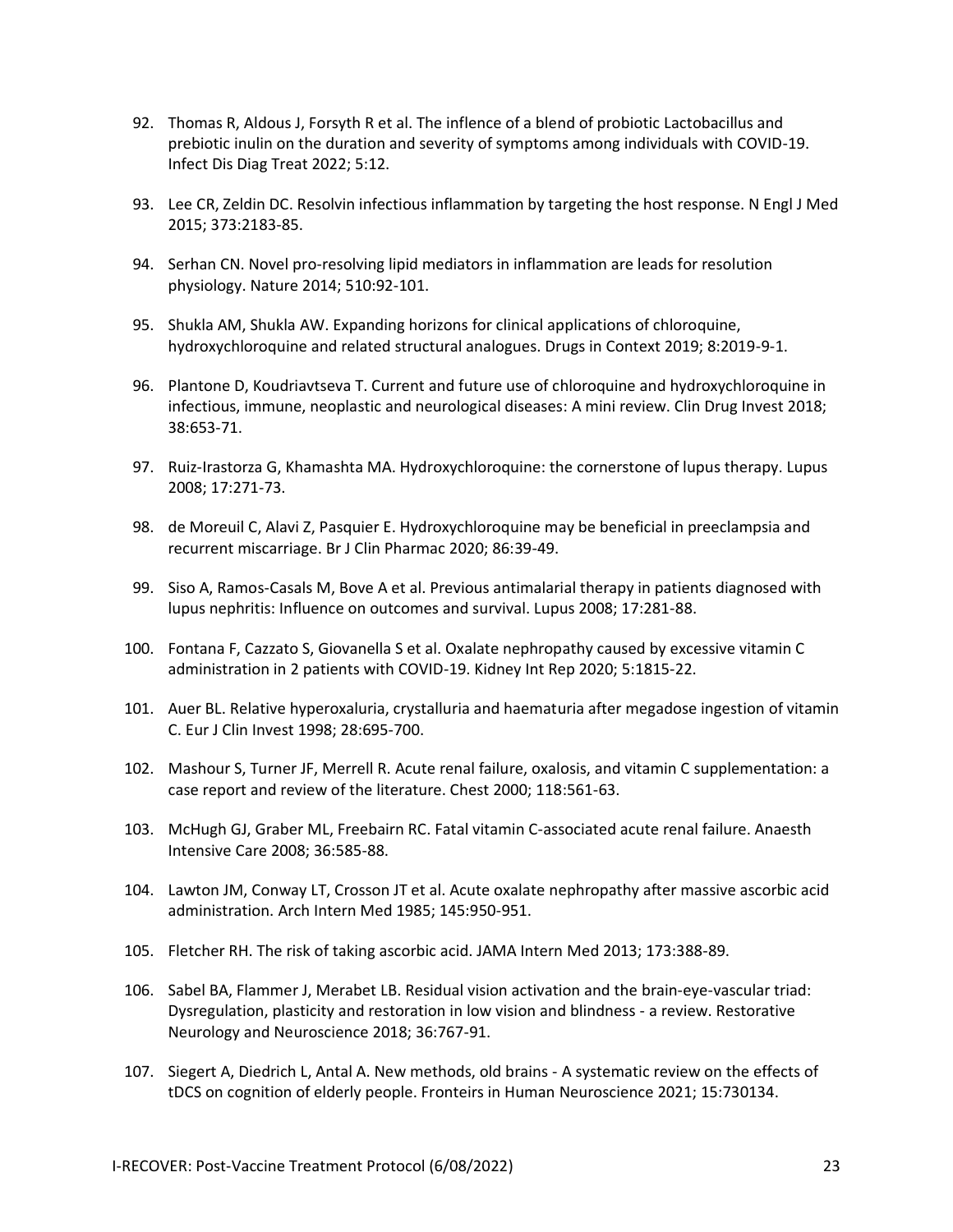- 108. Teselink J, Bawa KK, Koo GK et al. Efficacy of non-invasive brain stimulation on global cognition and neuropsychiatric symptoms in Alzheimer's disease and mild cognitive impairement: A metaanalysis and systematic review. Ageing Research Reviews 2021; 72:101499.
- 109. Sabel BA, Zhou W, Huber F et al. Non-invasive brain microcurrent stimulation therapy of long-COVID-19 reduces vascular dysregulation and improves visial and cognitive impairement. Restorative Neurology and Neuroscience 2021; 39:393-408.
- 110. Ahorsu DK, Adjaottor ES, Lam BY. Intervention effect of non-invasive brain stimulation on cognitive functions among people with traumatic brain injury: A systematic review and metaanalysis. Brain Sci 2021; 11:840.
- 111. Finisguerra A, Borgatti R, Urgesi C. Non-invasive brain stimulation for the rehabilitation of children and adolescents with neurodevelopmental disorders: A systematic review. Fronteirs in Psychology 2019; 10:135.
- 112. Chen JJ, Zeng BS, Wu CN et al. Association of central noninvasive brain stimulation interventions with efficacy and safety in tinnitus management. A meta-analysis. JAMA Otolaryngol Head Neck Surg 2020; 146:801-9.
- 113. Chen JJ, Zeng BY, Lui CC et al. Pfizer-BioNTech COVID-19 vaccine-associated tinnitus and treatment with transcranial magnetic stimulation. QJM 2022.
- 114. Misra HS, rajpurohit YS, Khairnar NP. Pyrroloquinoline-quinone and its versatile roles in biological processes. J Biosci 2012; 37:312-25.
- 115. Akagawa M, Nakano M, Ikemoto K. Recent progress in studies on the health benefits of pyrroloquinoline quinone. Bioscience, Biotenchnology, and Biochemistry 2016; 80:13-22.
- 116. Hamilton D, Jensen GS. Nutraceutical support of mitochoncrial function associated with reduction of long-term fatigue and inflammation. Alternative Therapies in Health & Medicine 2021; 27:8-18.
- 117. Chowanadisiai W, Bauerly KA, Tchaparian E et al. Pyrroloquinoline quinone stimulates mitochondrial biogenesis through cAMP response element-binding protein phosphorylation and increased PGC-1alpha expression. J Biol Chem 2010; 285:142-52.
- 118. Izquierdo JL, Soriano JB, Gonzalez Y et al. Use of N-Acetylcysteine at high doses as an oral treatment for patients with COVID-19. Science Progress 2022; 105.
- 119. Shi Z, Puyo CA. N-Acetylcysteine to combat COVID-19: an evidence review. Therapeutics and Clinical Risk Management 2020; 16:1047-55.
- 120. De Flora S, Balansky R, La Maestra S. Rationale for the use of N-acetylcysteine in both prevention and adjuvant therapy of COVID-19. FASEB J 2020.
- 121. Sanabria-Mazo JP, Montero-Marin J, Feliu-Soler A et al. Mindfulness-based program plus amygdala and inusla retraining (MAIR) for the treatment of women with fibromyalgia: A pilot ramdomized controlled trial. J Clin Med 2020; 9:3246.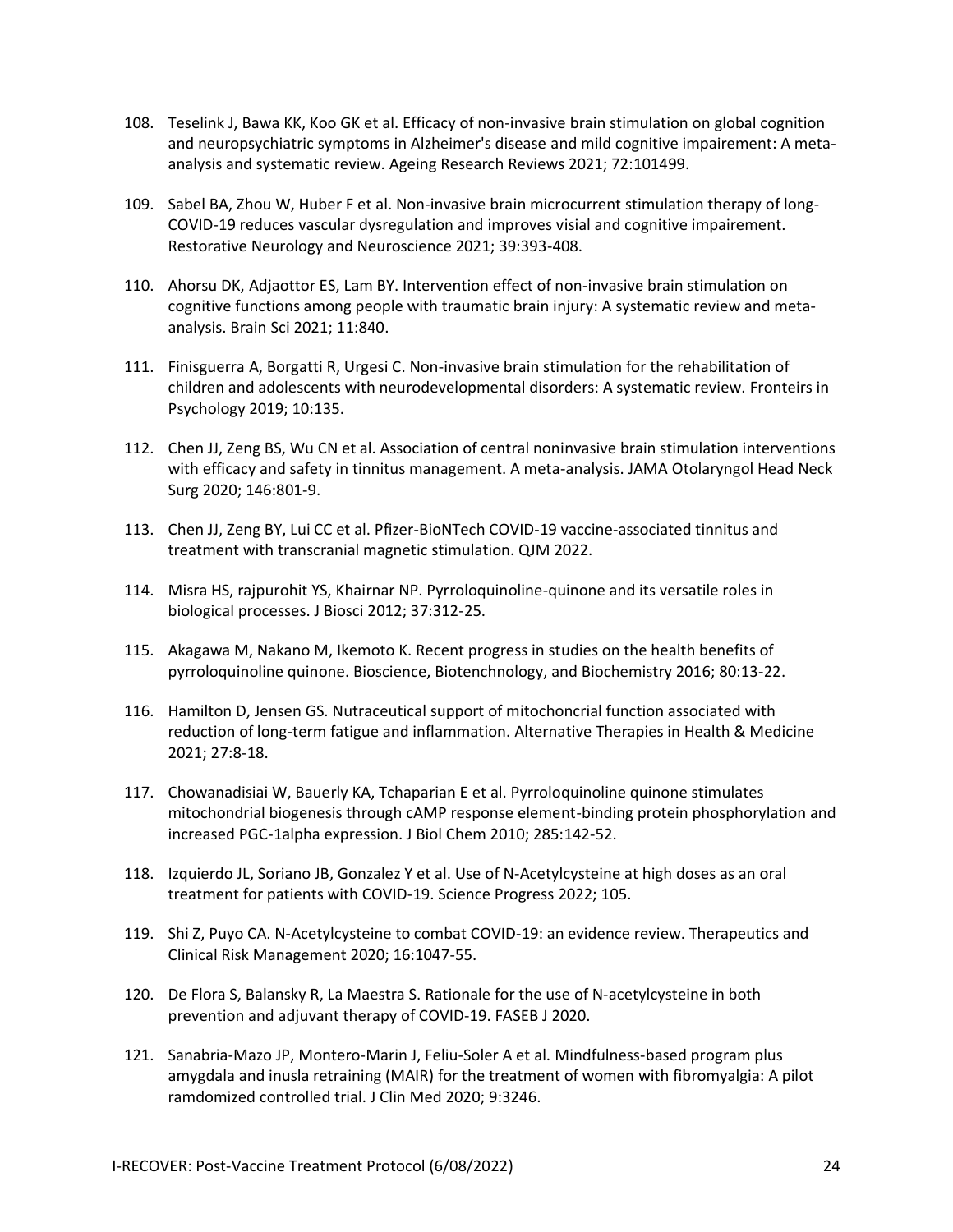- 122. Yong SJ. Long-haul COVID-19: Putative pathophysiology, risk factors, and treatments. medRxiv 2020.
- 123. Shu C, Feng S, Cui Q et al. Impact of Tai Chi on CRP, TNF-alpha and IL-6 in inflammation: a systematic review and meta-analysis. Ann Palliat Med 2021; 10:7468-6478.
- 124. Zhang Z, Ren JG, Guo JL et al. Effects of Tai Chi and Qigong on rehabilitation after COVID-19: a protocl for systematic review and meta-analysis. BMJ Open 2022; 12:e059067.
- 125. Falkenberg RI, Eising C, Peters ML. Yoga and immune system functioning: a systematic review of randomized controlled trials. J Behav Med 2018; 41:467-82.
- 126. Brown JT, Saigal A, Karia N et al. Ongoing exercise intolerance following COVID-19: A magnetic resonance-Augmented Cardiopulmonary excercise Test Study. J Am Heart Assoc 2022; 11:e024207.
- 127. Robbins T, Gonevski M, Clark C et al. Hyperbaric oxygen therapy for the treatment of long COVID: early evaluation of a highly promising intervention. Clinical Medicine 2021; 21:e629 e632.
- 128. Oliaei S, Mehrtak M, Karimi A et al. The effects of hyperbaric oxygen therapy (HBOT) on coronavirus disease-2019 (COVID-19): a systematic review. Eur J Med Res 2021; 26:96.
- 129. Senniappan K, Jeyabalan S, Rangappa P et al. Hyperbaric oxygen therapy: Can it be a novel supportive therap in COVID-19? Indian Journal of Anaesthesia 2020; 64:835-41.
- 130. Kjellberg A, De Maio A, Lindholm P. Can hyperbaric oxygen safely serve as an inti-inflammatory treatment for COVID-19? Medical Hypotheses 2020; 144:110224.
- 131. Hadanny A, Abbott S, Suzin G et al. Effect of hyperbaric oxygen therapy on chronic neurocognitive deficits of post-traumatic brain injury patients: retrospective analysis. BMJ Open 2018; 8:e023387.
- 132. Han CH, Zhang PX, Xu WG et al. Polarization of macrophages in the blood after decompression in mice. 7 2017;240.
- 133. De Maio A, Hightower LE. COVID-19, acute respiratory distress syndrome (ARDS), and hyperbaric oxygen therapy (HBOT): what is the link? Cell Stress & Chaperones 2020; 25:717-20.
- 134. Buras JA, Holt D, Orlow D et al. Hyperbaric oxygen protects from sepsis mortality via an interleukin-10-dependent mechanism. Crit Care Med 2006; 34:2624-29.
- 135. Tezgin D, Giardina C, Perdrizet GA et al. The effect of hyperbaric oxygen on mitochondrial and glycolytic energy metabolism: the caloristasis concept. Cell Stress and Chaperones 2020; 25:667- 77.
- 136. Collado-Mateo D, Adsuar JC, Olivares PR et al. Effects of whole-body vibration therapy in patients with fibromyalgia:A systematic literature review. Evidence Based Complementary and Alternative Medicine 2015; 2015:719082.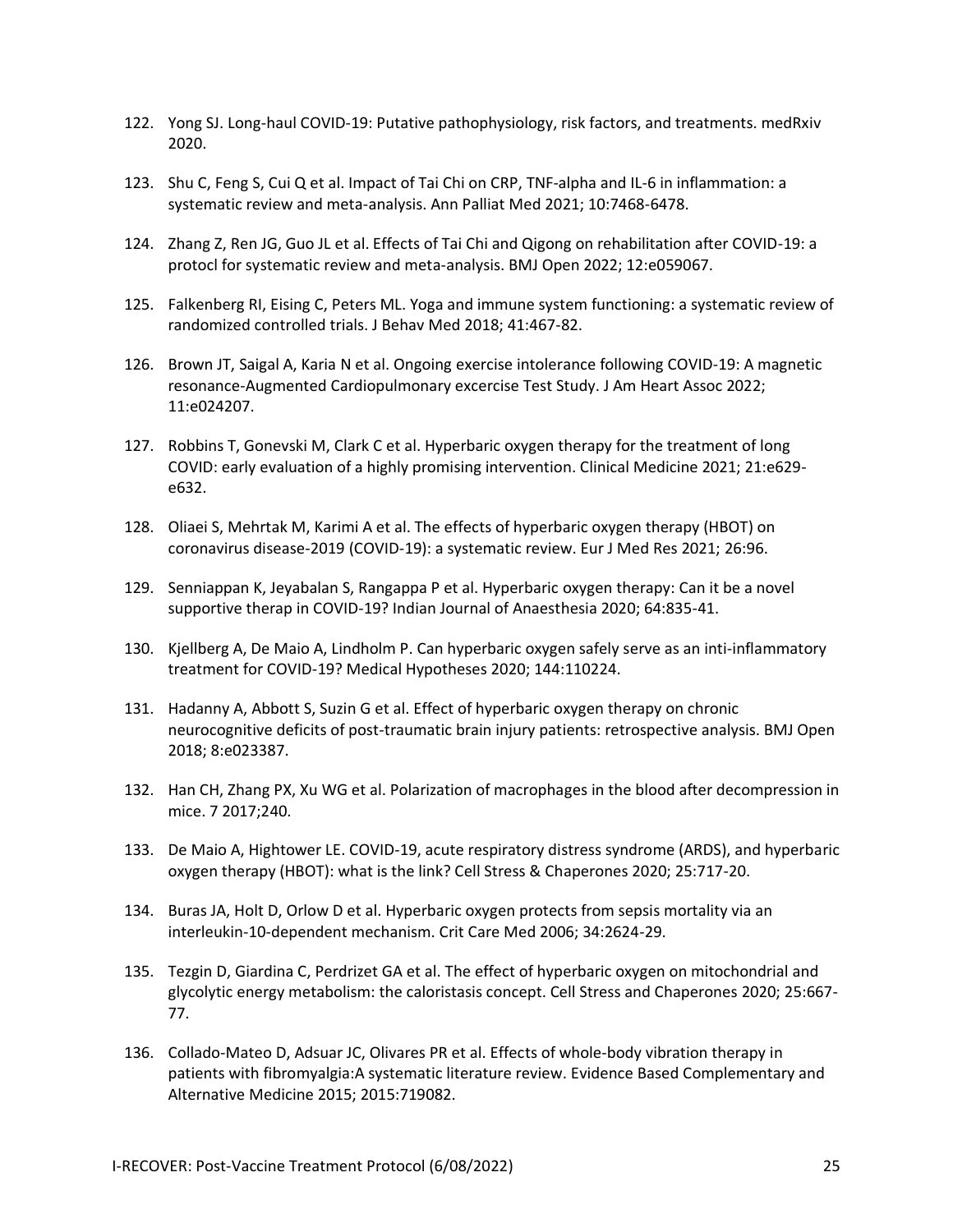- 137. Mogil RJ, Kaste SC, Ferry RJ et al. Effect of low-magnitude, high-frequency mechanical stimulation on BMD among young childhood cancer survivors. A randomized clinical trial. JAMA Oncol 2016; 2:908-15.
- 138. Prioreschi A, Makda MA, Tikly M et al. In patients with established RA, positive effects of a three month WBV therapy intervention on functional ability, bone mineral density and fatigue are sustained for up to six months. PloS ONE 2016; 11:e0153470.
- 139. Liao LR, Huang M, Lam FM et al. Effects of whole-body vibration therapy on body functions and structures, activity, and participation poststroke: A systematic review. Physical Therapy 2014; 94:1232.
- 140. Jamme M, Mazeraud A. Plasmapheresis efficiency in Coronavirus disease 2019: More related to what you add and not what you take away? Crit Care Med 2021.
- 141. Patidar GK, Land KJ, Vrielink H et al. Understanding the role of therapeutic plasma exchange in COVID-19: preliminary guidance and practices. Vox Sanguinis 2021.
- 142. Hashemian SM, Shafigh N, Afzal G et al. Plasmapheresis reduces cytokine and immune cell levels in COVID-19 patients with acute respiratory distress syndrome (ARDS). Pulmonary 2021; 27:486- 92.
- 143. Balagholi S, Dabbaghi R, Eshghi P et al. Potential of therapeutic plasmapharesis in treatment of COVID-19 patients: immunopathogenesis and coagulopathy. Transfusion and Apheresis Science 2020; 59:102993.
- 144. Keith P, Day M, Perkins L et al. A novel treatment approach to the novel coronavirus: an argument for the use of therapeutic plasma exchange for fulminant COVID-19. Crit Care 2020; 24:128.
- 145. Morath C, Weigand MA, Zeier M et al. Plasma exchange in critically ill COVID-19 patients. Crit Care 2020; 24:481.
- 146. Fernandez J, Gratacos-Gines J, Olivas P et al. Plasma exchange: An effective rescue therapy in critically ill patients with Coronavirus Disease 2019 infection. Crit Care Med 2020.
- 147. Gucyetmez B, Atalan HK, Sertdemir I et al. Therapeutic plasma exchange in patients with COVID-19 pneumonia in intensive care unit: a retrospective study. Crit Care 2020; 24:492.
- 148. Kiprov DD, Herskowitz A, Kim D et al. Case report. Therapeutic and immunomodulatory effects of plasmapheresis in long-haul COVID. F1000Research 2022; 10:1189.
- 149. Mostafa-Hedeab G, Al-kuraishy HM, Al-Gareeb AA et al. A raising dawn of pentoxifylline in the management of inflammatory disorders in Covid-19. Inflammopharmacology 2022.
- 150. Patterson B, Yogendra R, Guevara-Coto J et al. Targeting the monocytic-endothelial-platelet axis with maraviroc and pravastatin as a therapeutic option to treat long COVID/Post-acute sequelae of COVID (PASC). Research Square 2022.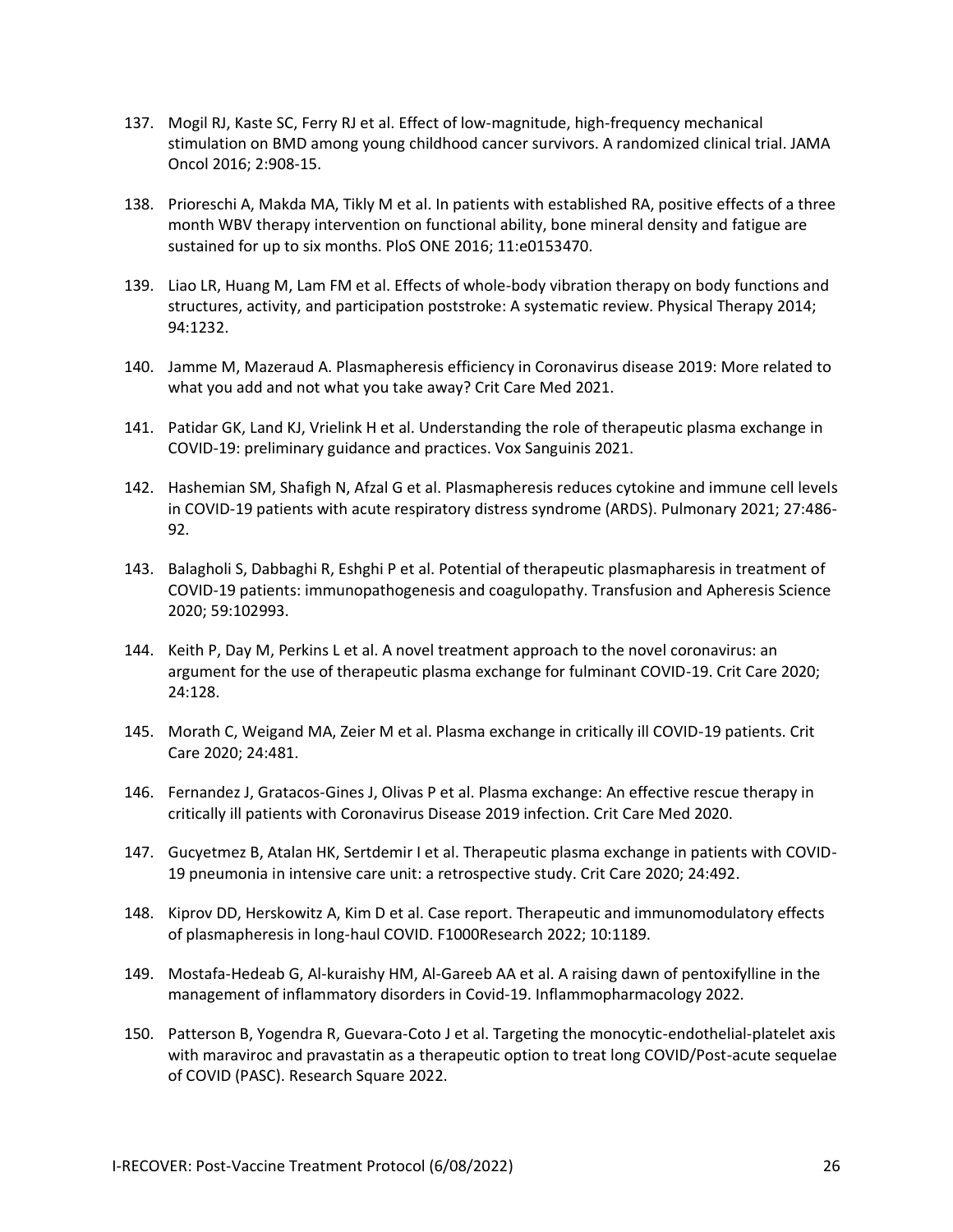- 151. Pitt B, Sutton NR, Wang Z et al. Potential repurposing of the HDAC inhibitor valproic acid for patients with COVID-19. Eur J Pharmacol 2021; 898:173988.
- 152. Unal G, Turan B, Balcioglu YH. Immunopharmacological management of COVID-19: Potential therapeutic role of valproic acid. Medical Hypotheses 2020; 14:109891.
- 153. Wu C, Li A, Leng Y et al. Histone deacetylase inhibition by sodium valproate regulates polarization of macrophage subsets. DNA and Cell Biology 2012; 31:592-99.
- 154. Larsson P, Alwis I, Niego B et al. Valproic acid selectively increases vascular endothelial tissue type plasminogen activator production and reduces thrombus formation in the mouse. J Thromb Haemost 2016; 14:2496-508.
- 155. Santamarina MG, Boisier D, Contreras R et al. COVID-19: a hypothesis regarding the ventilationperfusion mismatch. Crit Care 2020; 24:395.
- 156. Mario L, Roberto M, Marta L et al. Hypothesis of COVID-19 therapy with sildenafil. International Journal of Preventive Medicine 2020; 11:76.
- 157. Santamarina MG, Beddings I, Martinez Lomakin F et al. Sildenafil for treating patients with COVID-19 and perfusion mismatch: a pilot randomized trial. Crit Care 2022; 26:1.
- 158. Kniotek M, Boguska A. Sildenafil can affect innate and adaptive immune system in both experimental animals and patients. Journal of Immunology Research 2017; 2017:4541958.
- 159. Isidori AM, Giannetta E, Pofi R et al. Targeting the NO-cGMP-PDE5 pathoway in COVID-19 infection. The DEDALO project. Andrology 2021; 9:33-38.
- 160. Al-kuraishy HM, Ali-Gareeb AI, Al-Niemi MS et al. COVID-19 and phosphodiesterase enzyme type 5 inhibitors. J Microsc Ultrastruct 2022; 8:141-45.
- 161. Houghton CA, Fassett RG, Coombes JS. Sulforane: translational research from laboratory bench to clinic. Nutr Rev 2013; 71:709-26.
- 162. Kim JK, Park SU. Current potential health benefits of sulforaphane. EXCLI Journal 2016; 15:571- 77.
- 163. Mokhtari RB, Baluch N, Homayouni TS et al. The role of sulforaphane in cancer chemoprevention and health benefits: a mini-review. J Cell Commun Signal 2018; 12:91-101.
- 164. Clarke JD, Hsu A, Riedl K et al. Bioavailability and inter-conversion of sulforaphane and erucin in human subjects consuming broccoli sprouts or broccoli supplement in a cross-over study design. Pharmacol Res 2011; 64:456-63.
- 165. Khandouzi N, Shidfar F, Rajab A et al. The effects of Ginger on fasting blood sugar, hemoglobin A1C, Apolipoprotein B, Apolipoprotein A-1 and malondialdehyde in type 2 diabetic patients. Iranian Journal of Pharmaceutical Research 2015; 14:131-40.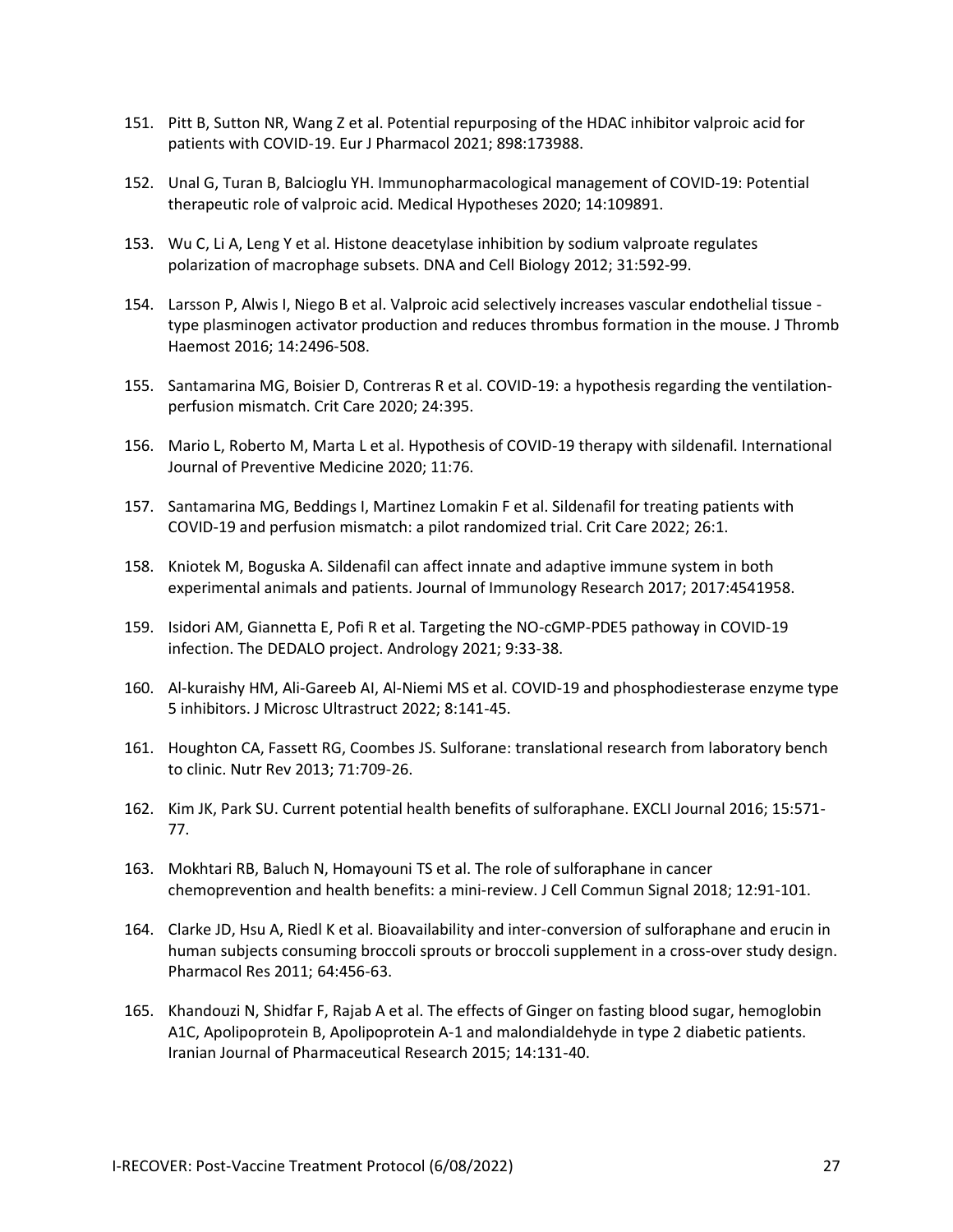- 166. Gonzalez-Castejon M, Visioli F, Rodrigues-Casado A. Diverse biological activities of dandelion. Nutr Rev 2012; 70:534-47.
- 167. Olas B. New perspectives on the effect of dandelion, its food products and other preparations on the cardiovascular system and its diseases. Nutrients 2022; 14:1350.
- 168. Tran HT, Gigl M, Le NP et al. In Vitro effect of *Taraxacum officinale* leaf aqueous extract on the interaction between ACE2 cell surface receptor and SARS-CoV-2 spike protein D614 and four mutants. Pharmaceuticals 2021; 14:1055.
- 169. Harasstaini OA, Moin S, Tham CL et al. Flavonoid combinations cause synergistic inhibition of proinflammatory mediator secretion form lipopolysaccharide-induced RAW 264.7 cells. Inflammation Research 2010; 59:711-21.
- 170. Marforio TD, Mattioli EJ, Zerbetto F et al. Fullerenes against COVID-19: Repurposing C50 and C70 to clog the active site of SARS-CoV-2 protease. Molecules 2022; 27:1916.
- 171. Hurmach Vv, Platonov MO, Prylutska SV et al. C60 fullerene against SARS-CoV-2 coronavirus: an in silico insight. Scientific Reports 2021; 11:17748.
- 172. Shevchuk N. Adapted cold shower as a potential treatment for depression. Medical Hypotheses 2008; 70:995-1001.
- 173. Mooventhan A, Nivethitha L. Scientific evidence-based effects of hydrotherapy on various systems of the body. North American Journal of Medical Sciences 2014; 6:199-209.
- 174. Hong J, Barnes MJ, Kessler NJ. Case study: Use of vibration therapy in the treatment of diabetic peripheral small fiber neuropathy. International Journal of Diabetes Mellitus 2015; 3:72-75.
- 175. Kessler NJ, Hong J. Whole body vibration therapy for painful diabetic peripheral neuropathy: A Pilot study. Journal of Bodywork & Movement Therapies 2013; 17:518-22.
- 176. Sanna A, Firinu D, Zavattari P et al. Zinc status and autoimmunity: A systematic review and metaanalysis. Nutrients 2018; 10:68.
- 177. Blaylock RL. Vaccines, depression, and neurodegeneration after age 50 years: another reason to avoid the recommended vaccines. Medical Veritas 2008; 5:1742-47.
- 178. Pappa S, Barmparessou Z, Sakka E et al. Depression, Insomnia and post-traumatic stress disorder in COVID-19 survivors: Role of gender and impact on quality of life. J Pers Med 2022; 12:486.
- 179. Porter C, Favara M, Scott D et al. Impact of the COVID-19 pandemic on anxiety and depression symptoms of young people in the Global South: evidence from a four-country cohort study. medRxiv 2021.
- 180. Lau T, Horschitz S, Berger S et al. Antidepressant-induced internalization of the serotonin transporter in serotonergic neurons. FASEB J 2008; 22:1702-14.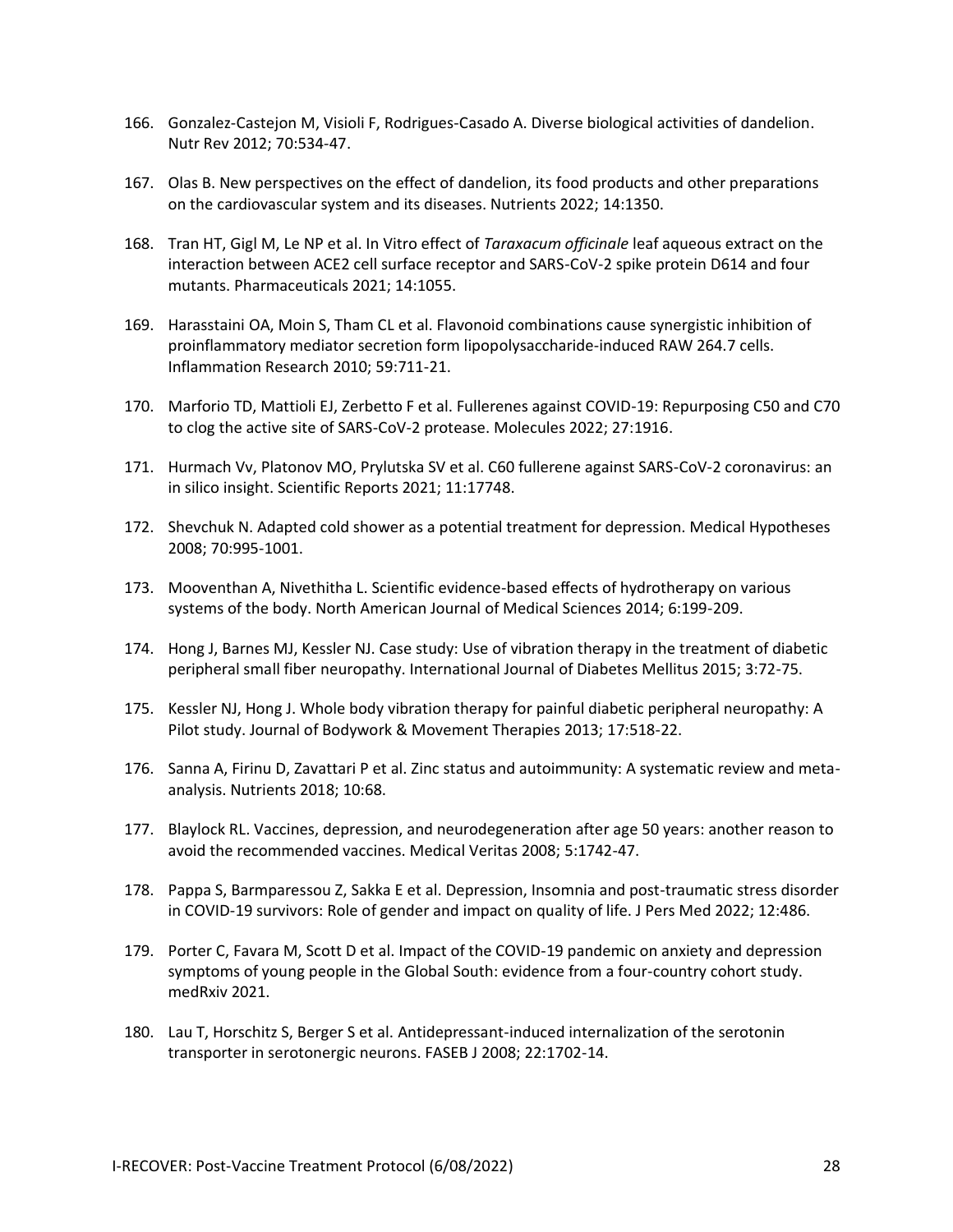- 181. Renoir T. Selective serotonin reuptake inhibitor antidepressant treatment discontinuation syndrome: a review of the clinical evidence and the possible mechanisms involved. 4 2013.
- 182. Hengartner MP, Ploderi M. Newer-generation antidepressants and suicide risk in randomized controlled trials: A re-analysis of the FDA database. Psychother Psychosom 2019; 88:247-48.
- 183. Hengartner MP, Amendola S, Kaminski JA. Suicide risk with selective serotonin reuptake inhibitors and other new-generation antidepressants in adults: a systematic review and metaanalysis of observational studies. J Epidemiol Community Health 2021; 75:523-30.

184. Antidepressants and Violence: the Numbers, RxISK. August17, 2015. https://rxisk.org/antidepressants-and-violence-the-numbers/ . 2022. RxISK. 6-4-2022. Ref Type: Electronic Citation

- 185. Levenson CW. Zinc: The new antidepressant? Nutr Rev 2006; 64:39-42.
- 186. Nowak G, Szewczyk B, Pilc A. Zinc and depression. An update. Pharmacological Reports 2005; 57:713-18.
- 187. Cereda G, Ciappolino V, Boscutti A et al. Zinc as a neuroprotective nutrient for COVID-19-related neuropsychiatric manifestations: A literature review. Adv Nutr 2022; 13:66-79.
- 188. Ahmed A, Ghit A, Houjak A, Elkazzaz M. Role of zinc and zinc ionophores in brain health and depression especially during the COVID-19 pandemic. In: Palmero S, Olivier B, eds. COVID-19 Pandemic, mental health and neuroscience- New Scenarios for understanding and treatment. IntechOpen; 2022.
- 189. Ranjbar E, Kasaei MS, Mohammad-Shirazi M et al. Effects of zinc supplementation in patients with major depression: A randomized clinical trial. Iranian J Psychiatry 2013; 8:73-79.
- 190. Liu S, Sheng J, Li B et al. Recent advances in non-invasive brain stimulation for major depressive disorder. Fronteirs in Human Neuroscience 2017; 11:526.
- 191. Brononi AR, Sampaio-Junior B, Moffa AH et al. Noninvasive brain stimulation in psychiatric disorders: a primer. Brazilian Journal of Psychiatry 2019; 4:70-81.
- 192. Dunlop K, Hanlon CA, Downar J. Noninvasive brain stimulation treatments for addiction and major depression. Ann New York Acad Sci 2017; 1394:31-54.
- 193. Mutz J, Edgcumbe DR, Brunoni AR et al. Efficacy and acceptability of non-invasive brain stimulation for the treatment of adult unipolar and bipolar depression: A ystematic review and meta-analysis of randomised sham-controlled trials. Neuroscience and Biohevioral Reviews 2018; 92:291-303.
- 194. McClure D, Greenman SC, Koppulu SS et al. A pilot study of safety and efficacy of cranil electrotherapy stimulation in treatment of bipolar II depression. J Nerv Ment Dis 2015; 203:827- 35.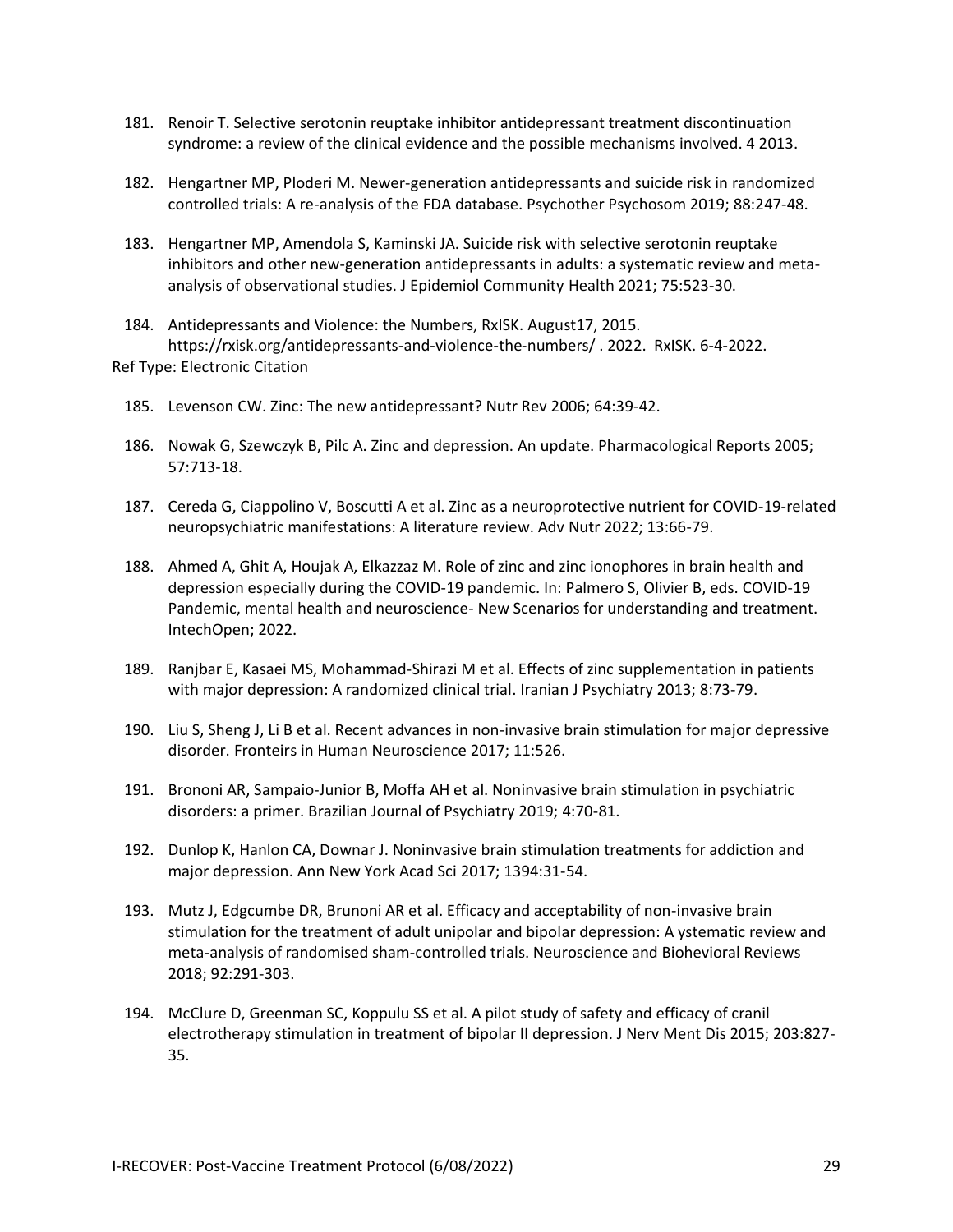- 195. Wang YH, Li SA, Huang CH et al. Sirt1 activation by post-ischemic treatment with lumbrokinase protects against myocardial ischemia-reperfusion injury. Fronteirs in Pharmacology 2018; 9:636.
- 196. Yan XM, Kim CH, Lee CK et al. Intestinal absorption of fibrinolytic and proteolytic lumbrokinase extracted from earthworm, Eisenia andrei. Korean J Physiol Pharmacol 2010; 14:71-75.
- 197. Keihanian F, Saeidinia A, Bagheri RK et al. Curcumin, hemostasis, thrombosis, and coagulation. J Cell Physiol 2018; 233:4497-511.
- 198. Pretorius E, Venter C, Laubshder G et al. Combined triple treatment of fibrin amyloid microclots and platelet pathology in individuals with long COVID/Post -acute sequelae of COVID-19 (PASC) can resolve their persistent symptoms. Research Square 2021.
- 199. Ng WK, Rosenblatt Y, Brock GB et al. Phosphodiesterase inhibitors in vascular ischemia: A case report and review of their use in ischemic conditions. Can J Plast Surg 2010; 18:e5-e9.
- 200. Griffith RS, Wlash DE, Myrmel KH et al. Sucess of L-Lysine therapy in frequently recurrent Herpes simplex infection. Treatment and prophylaxis. Dermatologica 1987; 175:183-90.
- 201. Griffith RS, Norins AL, Kagan C. A multicentered study of Lysine therapy in Herpes simplex infection. Dermatologica 1978; 156:257-67.
- 202. Usami O, Saitoh H, Ashino Y et al. Acyclovir reduces the duration of fever in patients with infectious mononucleosis-like illness. Tohoku J Experi Med 2013; 229:137-42.
- 203. Verma D, Thompson J, Swaminathan S. Spironolactone blocks Epstein-Barr virus production by inhibiting EBV SM protein function. PNAS 2016; 113:3609-14.
- 204. Berg K, Bolt G, Andersen H et al. Zinc potentiates the antiviral action of human IFN-alpha tenfold. J Interferon Cytokine Res 2001; 21:471-74.
- 205. Skalny AV, Rink L, Ajsuvakova OP et al. Zinc and respiratory tract infections: Perspectives for COVID-19. Int J Mol Med 2020; 46:17-26.
- 206. Dabbagh-Bazarbachi H, Clergeaud G, Quesada IM et al. Zinc ionophore activity of Quercetin and Epigallocatechin-gallate:From Hepa 1-6 cells to a liposome model. J Agric Food Chem 2014; 62:8085-93.
- 207. Langguth B. Treatment of tinnitus. Curr Opin Otolaryngol Head Neck Surg 2015; 23:361-68.
- 208. Langguth B. Pharmacological approaches to the treatment of tinnitus. Drug Discovery Today 2010; 15:300-305.
- 209. Langguth B, Elgoyhen AB, Cederroth CR. Therapeutic approaches to the treatment of tinnitus. Ann Rev Pharmacol Toxicol 2019; 59:291-313.
- 210. MartinezDevesda P, Waddell A, Perera R et al. Cognitive behavioral therapy for tinnitus (Review). Cochrane Database of Syst Rev 2007.